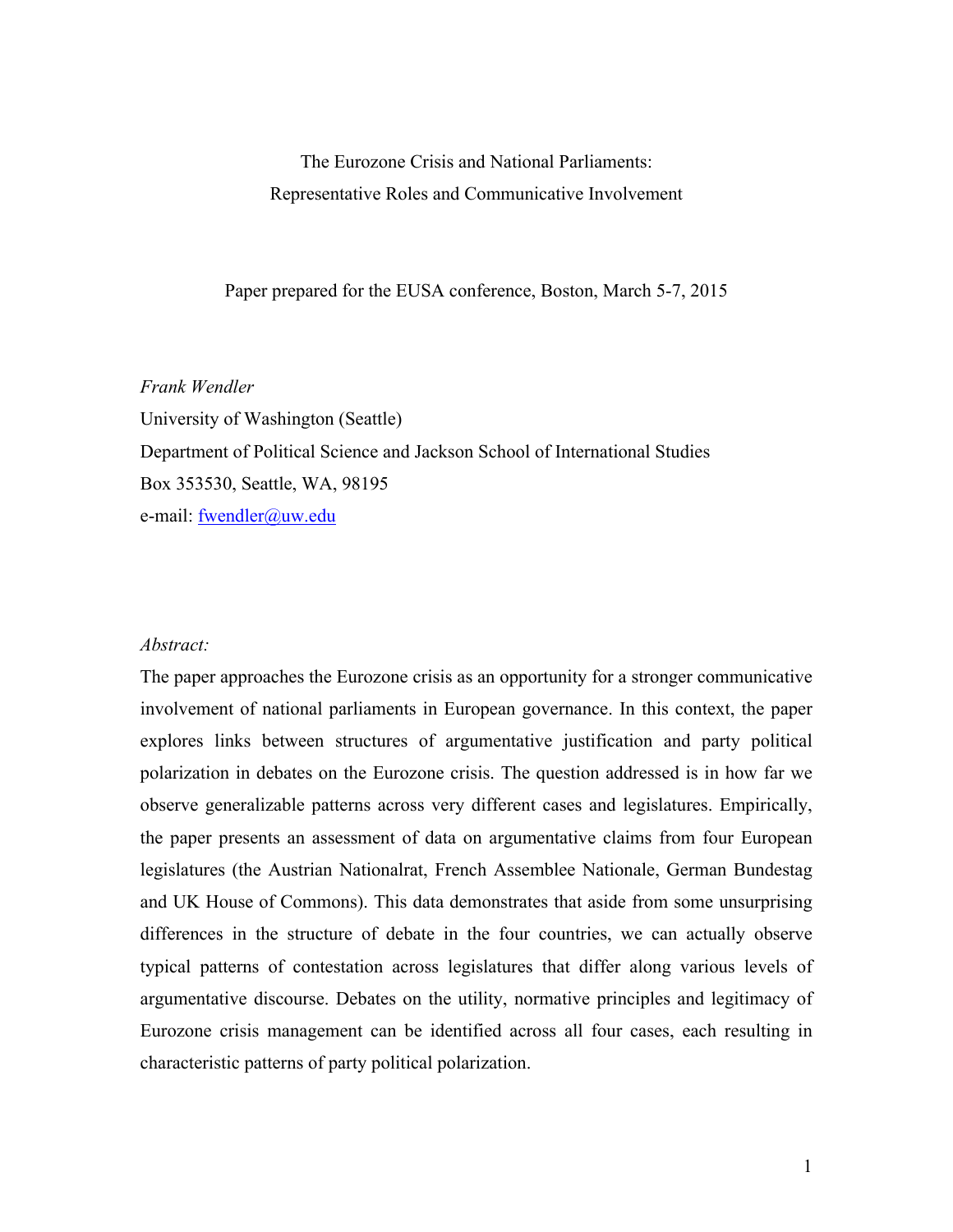# 1. Introduction: The Eurozone crisis as a trigger of involvement for national parliaments

The outbreak and political resolution of the Eurozone crisis is generally described as a development that has weakened and marginalized parliaments, both at the European and the national level. In this sense, many observers have deplored the turn towards an intergovernmentalist mode of decision-making through the European Council, the increased influence of technocratic governance through the European Central Bank and authorities such as the EFSF and ESM, and the rise of a new mode of political cooperation characterized as "executive federalism" (Fabbrini 2013, Habermas 2013). Concerning the role of national parliaments in European governance, this argument may be plausible but also one-sided. Major initiatives to resolve the Eurozone crisis did not emanate from national parliaments but from political executives and technocratic institutions such as the European Central Bank. However, it should also not be overlooked that the Eurozone crisis has established various strong incentives for national parliaments to engage in a closer involvement into European affairs. Three arguments can be made to support this view: First, through the Eurozone crisis the overall salience of European governance has arguably grown, resulting in a far greater pressure by the public on parliaments to debate and scrutinize decisions on the Eurozone crisis. This is an important argument against the observation that the lack of political salience of European affairs works as an incentive to parliamentarians not to enact formally existing, potentially very strong scrutiny rights (Raunio 2010, 2011). Second, the Eurozone crisis has established various occasions where national parliaments were directly involved into decision-making as potential veto players – namely, through the requirement of passing ratification votes to enact credit assistance programs for crisis countries and to give authorization for the establishment of institutional innovations such as the European Stability Mechanism or TSCG (the so-called "Fiscal Compact"). The chance for national parliament to introduce substantial political changes into these decisions in hindisght may be low. However, these authorization votes nevertheless establish a strong incentive for a greater communicative involvement of parliaments into decision-making. The ESM and Greek 'rescue packages' may have been passed through large majorities in the German Bundestag and other national parliament, but nevertheless these decisions prompted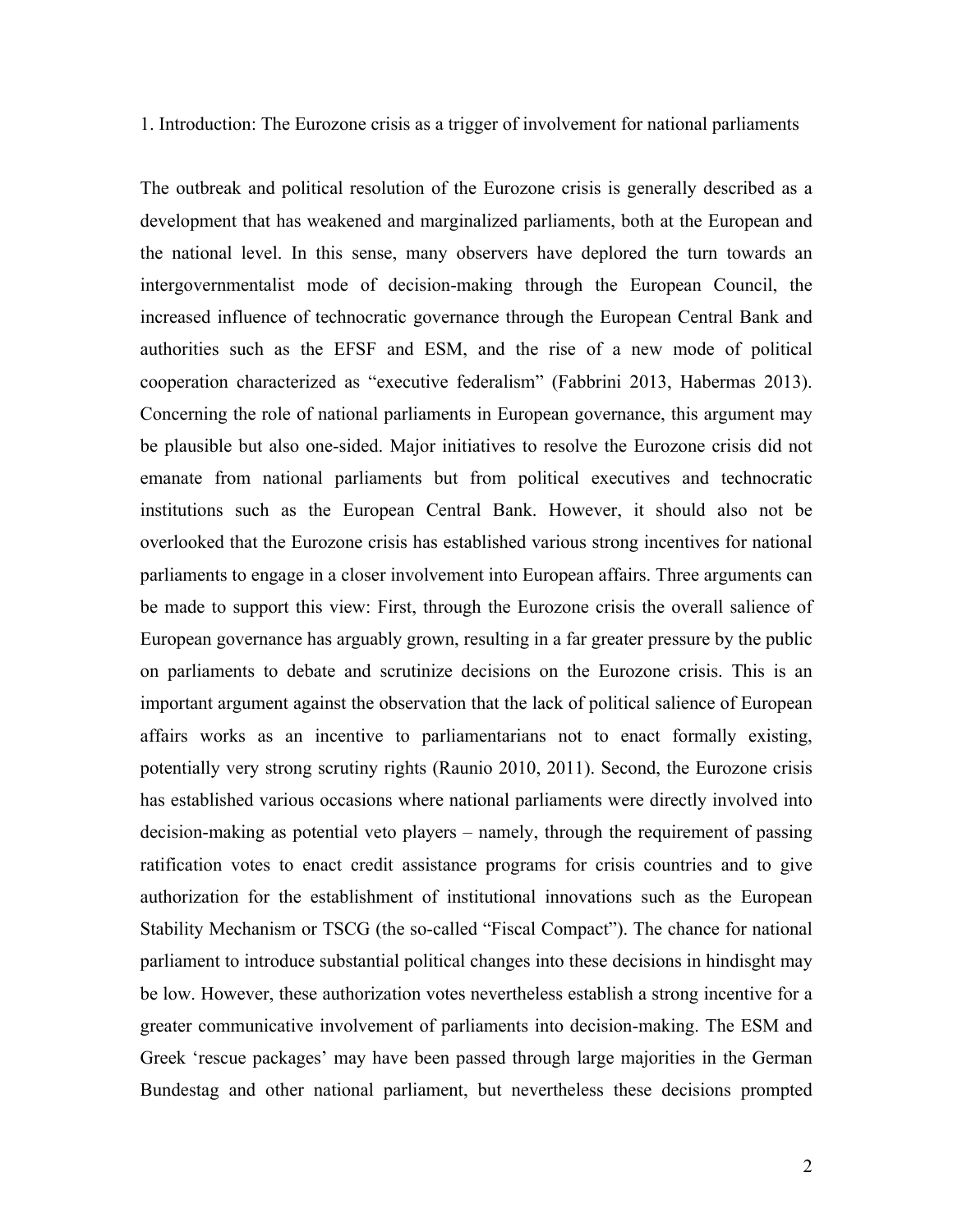politically salient plenary debates (Wendler 2014a). In the context of intensive media coverage, such debates have been requiring government parties to justify their support for the management of the Eurozone crisis, and speakers of opposition parties to declare and explain their support or resistance for these measures (in relation to subsequent yes or no votes). In this context, the Eurozone crisis produced some of the first occasions where parliamentary debates on an issue of European governance produced major headline news in the Member States. Third, it should not be forgotten that a turn towards an intergovernmental mode of decision-making is institutionally related to a closer involvement of national parliaments. While a supranational mode of decision-making prescribes a strong involvement of the European Parliament as co-legislator of the Council of Ministers (and minimizes the role of domestic legislatures to involvement through the comparably weak Subsidiarity Procedure), most formal rights of involvement of national parliaments appear designed to work within an intergovernmental mode of integration – namely, through the scrutiny, control and potentially authorization of national executives as the primary agents of European decision-making (Raunio 2011, Hefftler et al. 2014). A good part of this involvement may be felt not through political intervention but the communicative involvement of national parliaments: As the political relevance of meetings of the European Council and Eurozone group grows, it becomes standard procedure for heads of government and senior ministers to make declarations to parliaments prior to these meetings, inviting responses and debate from all parliamentary actors.

Considering these points, the overall effect of the Eurozone crisis on the relationship between executive and legislative institutions could be more ambiguous than assumed by many observers: The political decision-making for the resolution of the Eurozone crisis has arguably turned towards a more clearly expressed intergovernmental mode that sidelines the European Parliament. However through this development, the incentives and opportunities for domestic parliaments to become involved in a closer scrutiny of their domestic executives enacting this mode of decision-making have also grown. Against this background, this paper adopts an approach that understands the Eurozone crisis primarily as an opportunity and incentive for a more active communicative involvement of national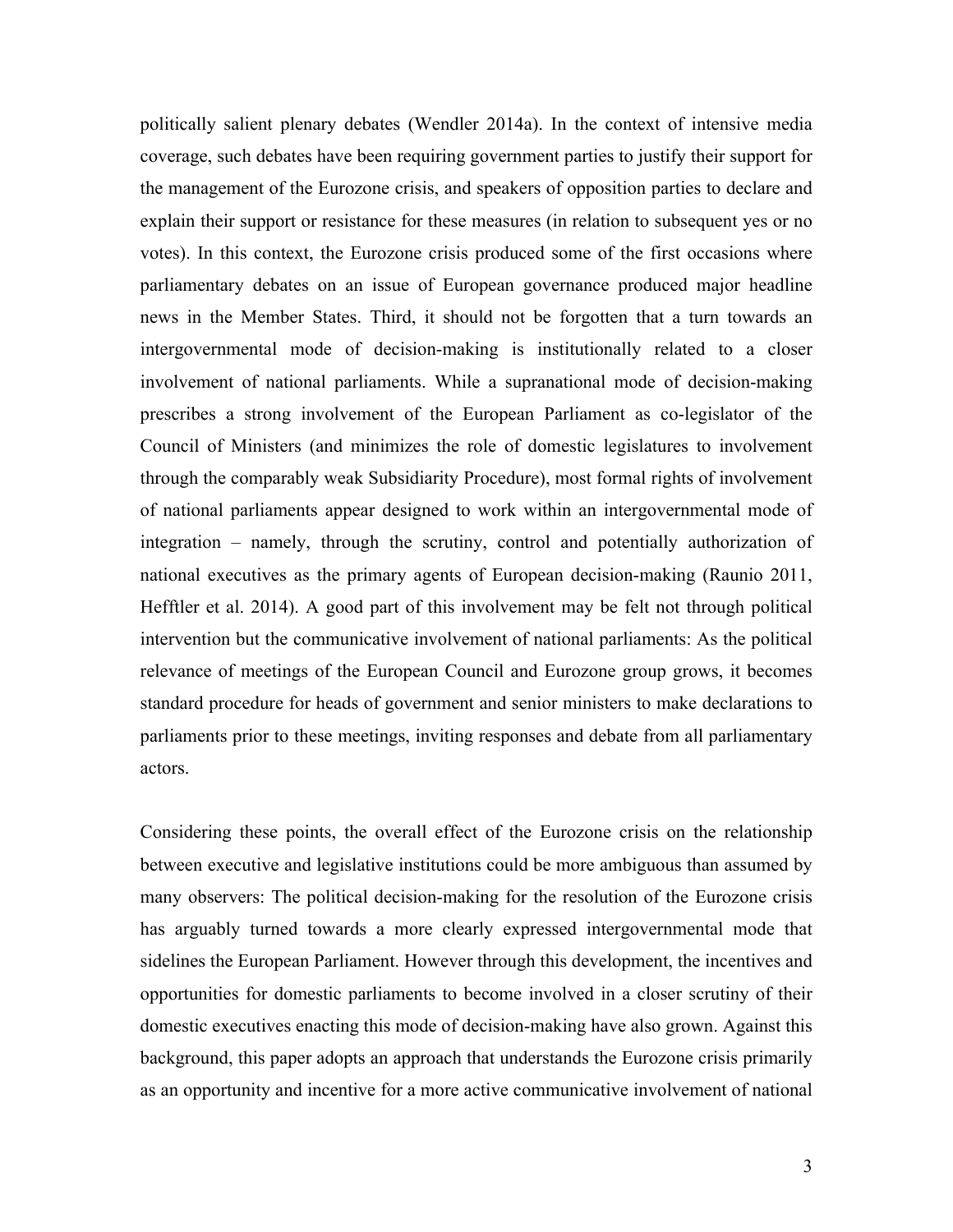parliaments in European governance, focusing on their function as arenas of discursive justification and contestation of decisions taken for the resolution of the Eurozone crisis. Few contributions to the large literature on the Europeanization of national parliaments have addressed the debating function of parliaments (Auel/Raunio 2013, Maatsch 2014, Wendler 2014b).

Addressing the communicative function of national parliaments involves two dimensions of analysis: First, this perspective involves the analysis of discursive justifications for decisions and policies adopted for the resolution of the Eurozone crisis. This dimension implies questions about what kind of arguments are used to establish and contest justifications for decisions taken to address the crisis. This dimension of analysis links the investigation of parliamentary debates to discourse theoretical approaches of European integration, including the prominent model of discursive institutionalism (Sjursen 2009, Schmidt 2013, Diez Medrano 2010). Second, the public communication of parliaments towards national publics inevitably involves a dimension of public contestation and party political polarization. Parliamentary parties compete for public support and encounter strong political and institutional incentives in the parliamentary arena to contest and delegitimize arguments of competing political actors rather than to engage in a consensusoriented process of public deliberation. In this sense, the analysis of public debate by parliaments establishes a link to the literature on the party political contestation of European governance and EU politicization (Statham/Trenz 2013, de Wilde 2011). Taken together, this paper approaches the Eurozone crisis as a dual challenge for political party groups interacting in the parliamentary arena: to establish argumentative justifications for the approval or rejection of Eurozone crisis management policies, and to engage in political competition with each other towards the public through the mutual contestation and polarization of positions. In this context, the aim of this paper is to analyze the dimensions of justification and political polarization in relation to each other in a comparative perspective of four European legislatures. Is the result of increased debate in parliament a wide diversity of very different perspectives, or do we observe similar patterns of contestation of polarization across countries that can be related to familiar patterns of domestic party politics? To answer this question, the main question of this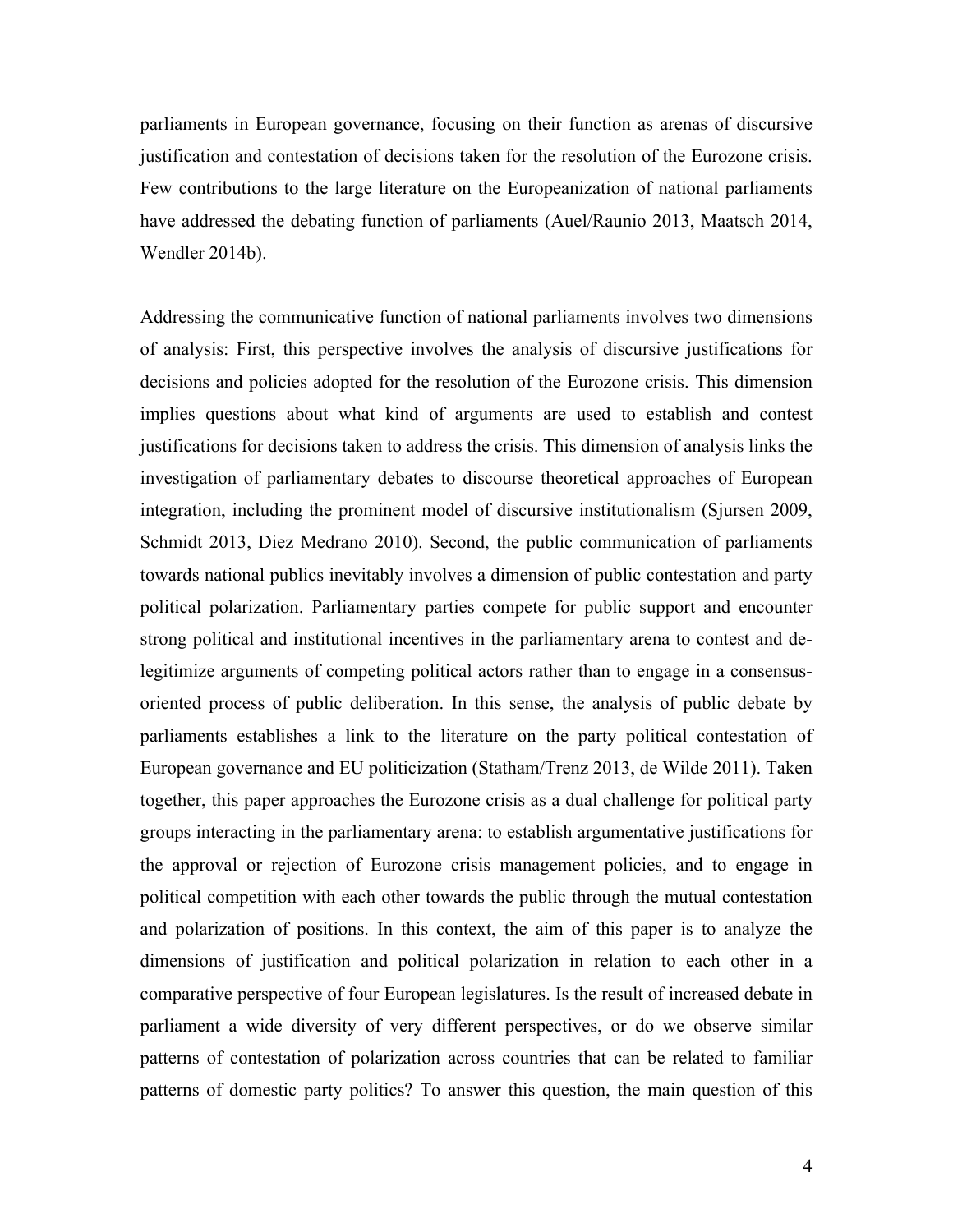paper relates to the connection between justification and polarization: The main question asked here to what degree we can observe the emergence of similar types of political discourse and patterns of contestation across four very different legislatures, and to what degree the depiction of debates on the Eurozone crisis results in a diversity of national perspectives and party political constellations.

The remainder of the paper proceeds in three steps. The subsequent chapter explains the theoretical and analytical framework of the present analysis (ch.2). The following short section presents the data and method of the paper (ch.3) before the main part presents the empirical findings (ch.4), to be summarized in the conclusion (ch.5).

# 2. Theoretical framework

The task of this theoretical chapter is twofold. First, it aims at the presentation of an analytical framework to empirically describe and assess parliamentary debate within the two dimensions discussed at the outset – namely, with regard to structures of argumentative justification and political contestation. Second, the section presents a discussion on the links of both dimensions with each other, establishing hypotheses to be scrutinized in the comparative perspective of four different legislatures in EU Member States.

Addressing the first task, this paper maps argumentative justifications of parliamentary speakers for and against Eurozone crisis policies by referring to a well-established discourse theoretical distinction between pragmatic, ethical-political, and moral types of justification (cp. Habermas 1991, Sjursen 2002, Helbling et al. 2010, Wendler 2014c). This threefold distinction will be used to categorize key arguments that are identified in the debates, and serves as a point of reference for the comparison of debates across cases. The distinction is not purely analytical. Applying the distinction between the three different types of argumentative justifications, we gain insights into the fundamental definitions that different speakers assign to the Eurozone crisis, and the proposed logic of action they apply for the justification of subsequent decisions and policies.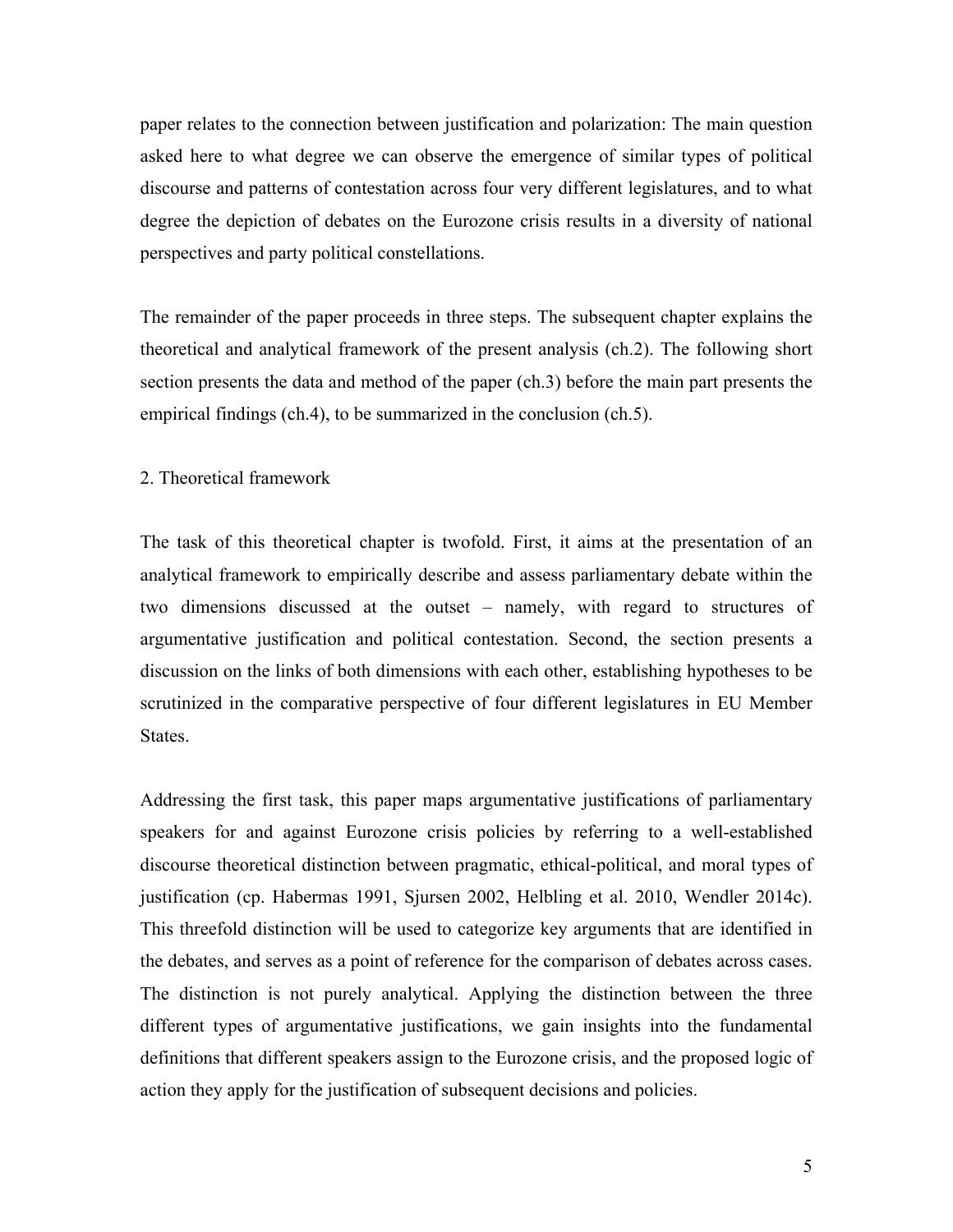In this sense, pragmatic arguments are based on a simple principle of utility that measures the success or failure of political action in terms of the returns of decisions for gains in political, legal or economic resources. While pragmatic arguments measure decisions in terms of their effect on actor-specific assets such as political action capacity, economic gains or legal instruments, this type of argumentation does not engage with the justification or contestation of principled values or goals of political action underlying this assessment. The political logic of action proposed by pragmatic arguments is one based on the logic of consequentiality – political decisions make sense when they offer measurable gains in terms of pre-defined goals and interests. This type of argument is used for a problem-solving discourse that basically ignores more genuinely political questions about desirable goals and principles of collective decision-making.

This dimension is addressed through ethical-political and moral types of argument. Both kinds of justification refer to a logic of appropriateness of political action by establishing arguments about what norms and values can be considered as acceptable norms of political decision-making and behavior. A crucial difference between both kinds of normative justification, however, consists in their reference to the social frame of reference in which justifications for normative arguments are made. In this sense, ethicalpolitical arguments are principled commitments to a norm of political action that is representative for a particular social or political group, and that stands in contrast to other, competing norms and values. It is inherent to this logic of justification that a given norm is declared as fundamental for the beliefs and values of a particular social group and seen as preferential to potentially conflicting norms. Moral types of justification, by contrast, establish a claim of universal agreement: A justification made on the basis of typical moral categories such as justice, fairness, legitimacy or responsibility is made with the argument that all participants of a discourse – regardless of their competing ethical convictions – can agree to this argument by reference to universally accepted principles of rationality and reciprocity. Put in a nutshell, ethical arguments describe what is good, whereas moral arguments describe what is fair. Reconstructing these types of justification uncovers levels of discourse on the Eurozone crisis that differ substantially from the pragmatic level of debate on utility and problem-solving. At the ethical-political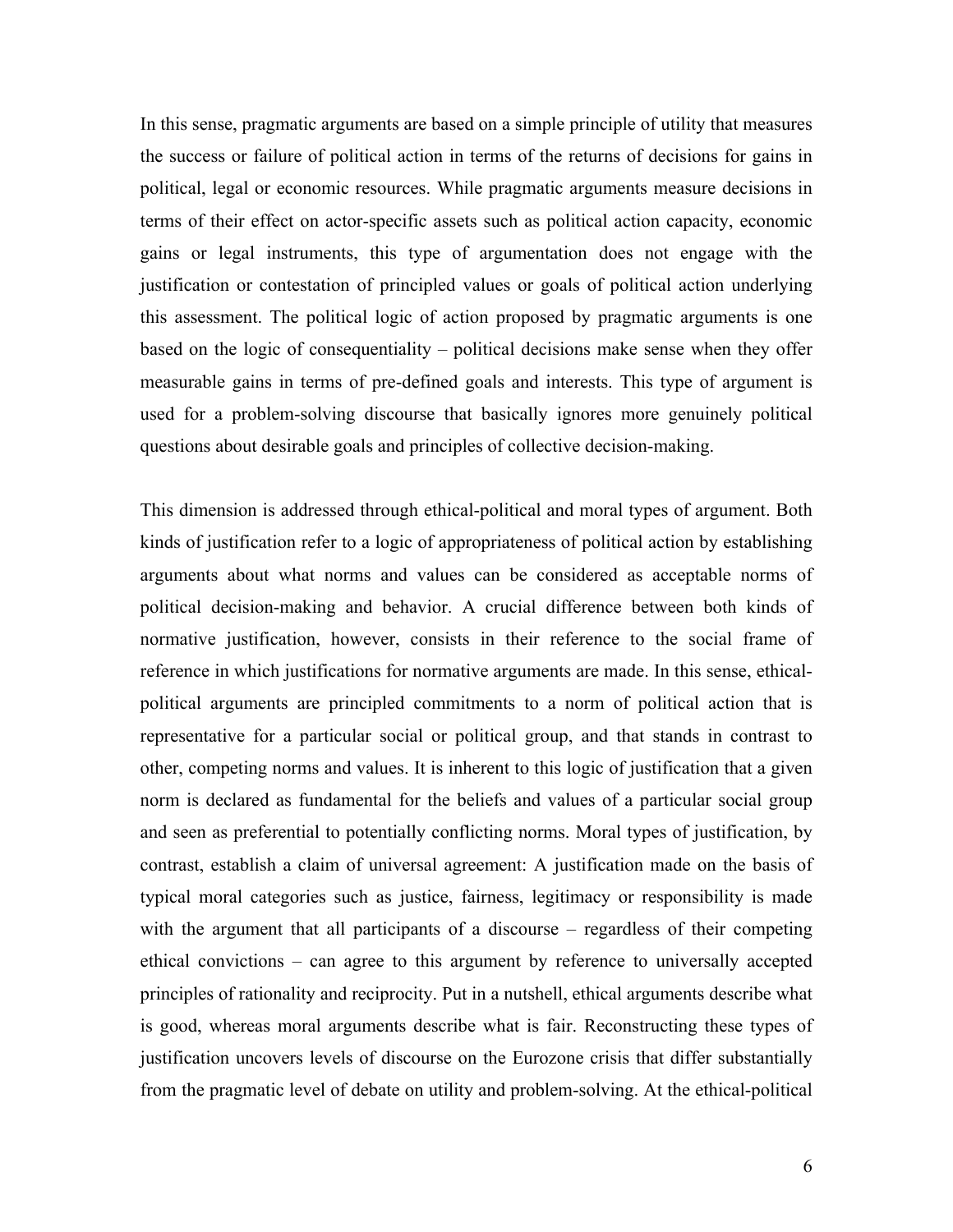level, we address justifications in which speakers express fundamental normative beliefs about the right principles for the resolution of the crisis, and thus arguably a more fundamental level of political disagreement than at the pragmatic level. The most demanding and fundamental standard of justification is reached at the moral level – when speakers address decisions or policies used for the resolution of the Eurozone crisis as (un)just, (un)fair, (ir)responsible or (il)legitimate.

The distinction between pragmatic, ethical and moral kinds of argument therefore opens up to comparative scrutiny of three aspects of the debate on the Eurozone crisis that were highlighted as relevant both by political and academic observers: the need for fast and pragmatic solutions to a severe crisis endangering on the EU's major substantial achievenements, namely its common currency (Laursen 2014, Daianu 2014); the related debate on principles guiding crisis management policies as expressed by catchwords such as solidarity, competitiveness, austerity, and growth (Maatsch 2014, Crespy/Schmidt 2014); and finally, the debate on the Eurozone crisis as a crisis of justice and democracy (Crum 2013, Habermas 2013).

As discussed above, the aim of this paper is not just to map these different dimensions of the Eurozone crisis but to relate their appearance in parliamentary discourse to the process of political contestation and polarization in public debates of legislatures. To conceptualize this interaction dimension, it appears necessary to systematize the incentives prompting parliamentary speakers to take positions in relation to Eurozone crisis management policies.

To describe incentives, it appears helpful to relate to the three basic modes of representation and decision-making of European governance that are discussed in the growing literature on political representation in the EU: namely, an intergovernmental, supranational, and demoi-based mode (cp. Bellamy/Castiglione 2012, Kroeger/Friedrich 2013). None of these modes of decision-making is exclusive in the EU; in contrast, one of the defining characteristics of the EU multi-level system is that it combines and balances all three modes in its processes of decision-making, representation, and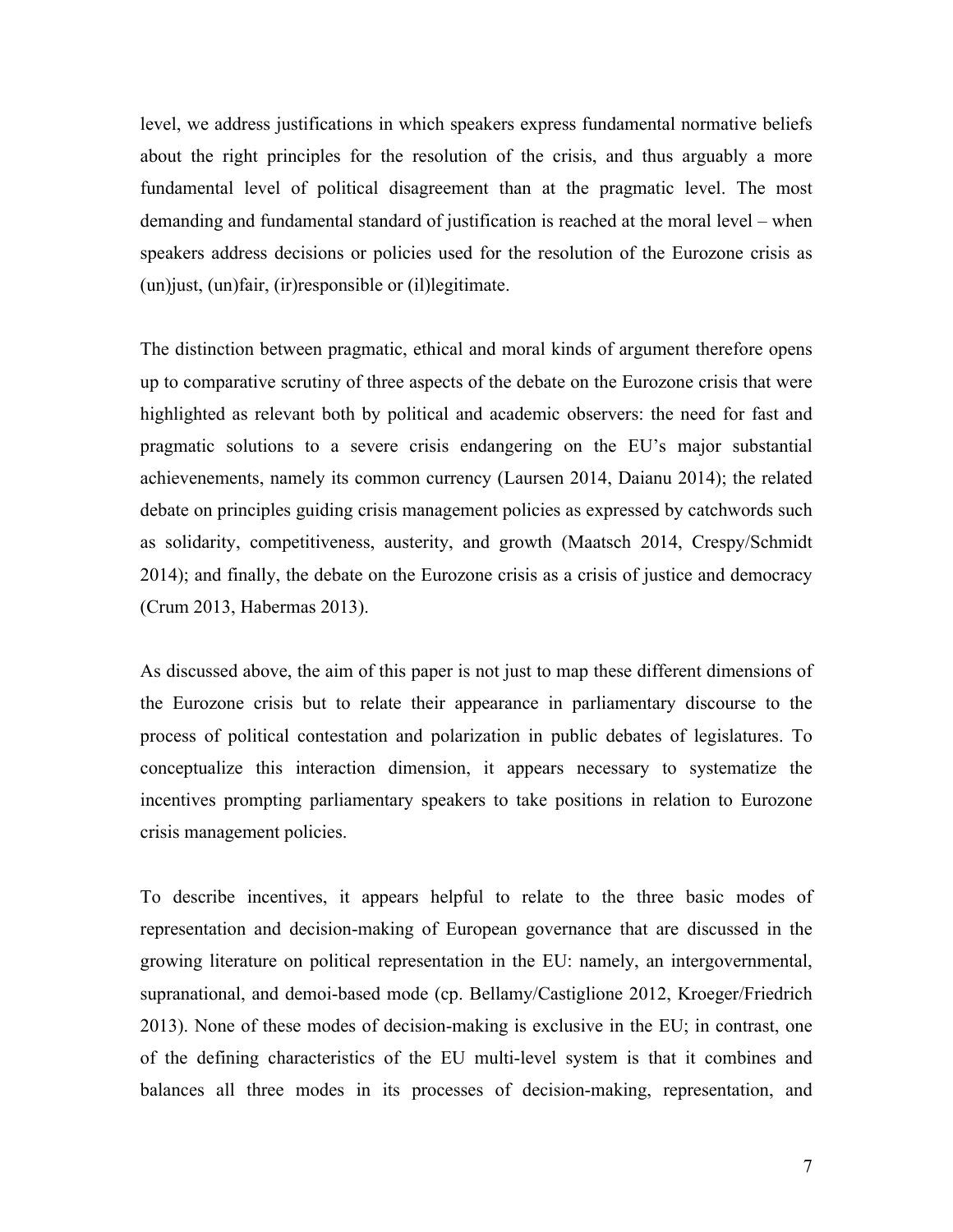legitimization. As I will argue below, the role of national parliaments within European governance can equally not be reduced to one of these modes, as sometimes observed in the literature when national parliaments are identified with a demoi-based element of representation (Cooper 2011). Instead, I argue that all three modes suggest models of political community in Europe that parliamentary speakers refer to in their statements, and that establish different incentives for their political interaction and polarization.

First, an intergovernmental mode of decision-making between domestic executives interacting at the supranational level is central to European integration and has been strengthened through the Eurozone crisis according to many observers. National parliaments are not absent from, but an integral element of this mode of decision-making. This is demonstrated by the fact that from its earliest stages, the involvement of national parliaments into European governance was institutionalized through mechanisms of scrutiny, control and potential mandating towards domestic executives (and only to a very limited extent through transnational networks and direct exchanges with supranational institutions, cp. Raunio 2009, Hefftler et al. 2014). Even at the current stage, the primary way of involvement of legislatures is through the provision of information and scrutiny procedures towards national governments, enacted mostly by European affairs and sectoral committees. Considering incentives for the interaction of parliamentary actors, this representative role of national parliaments prescribes almost by definition an antagonism of the government majority and the parliamentary opposition: As pointed out in a much-cited article on the Europeanization of parliaments, the institutional antagonism between representatives of the executive and legislative branch is highly likely to be outweighed by the politically far more salient polarization between the government majority and opposition (Auel/Benz 2005). As discussed at the outset, the more strongly pronounced political role of the European Council for the resolution of the Eurozone crisis and perception of a sidelining of the European Commission and European Parliament are likely to reinforce this form of parliamentary interaction. Debates and parliamentary interactions are therefore very likely to follow a pattern of polarization between government and opposition.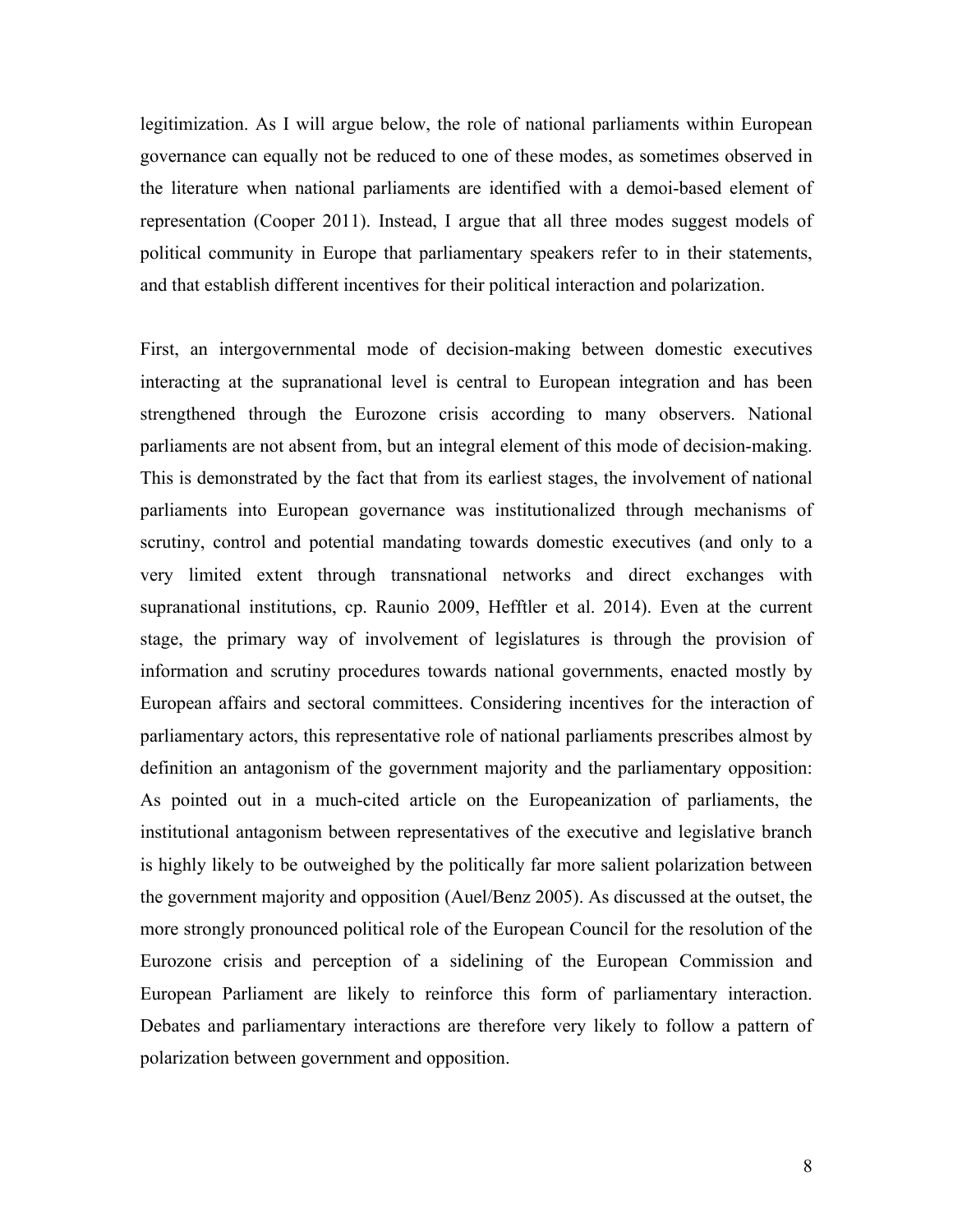In comparison to this first type, a supranational mode of representation and decisionmaking is more difficult to relate to the role of national parliaments in the context of European governance. Within this mode, political community is imagined as a pan-European demos with a shared public sphere and identity that engages in joint decisionmaking through representation in institutions representing the transnational European citizenry as a whole. Arguably the European Parliament, instead of national legislatures, is the key institution representing this perspective on representation in the European Union (Hix/Noury/Gerard 2009). From this point of view, a supranational frame of reference can be expected to be far weaker in the deliberations and self-understanding of parliamentarians than one that is focused primarily on the domestic polity. However, it should not be dismissed as necessarily absent from parliamentary debate. More than many other developments of European governance, the Eurozone crisis has highlighted the interdependence between Member States of the Eurozone and beyond, and brought to the fore debates about principles and instruments of fiscal and economic governance for the entire Eurozone to address the financial and economic crisis (Maatsch 2014, Crespy/Schmidt 2014, Wendler 2014a). These developments and decisions go beyond the national level and relate to debates about transnational developments and modes of governance. Addressing these topics, parliamentary speakers therefore locate themselves in a different context of institutional and political incentive structures than in the intergovernmental mode: At the forefront of this perspective is no longer the scrutiny of actions by the national executive but the debate on competing policy choices and interdependence effects between Member States of the Eurozone. The most important political action incentive described for the intergovernmental dimension – namely, the support or criticism of an incumbent government that is accountable to parliament  $-$  is absent at this level. When referring to the supranational dimension of decision-making, parliamentary interactions are therefore more likely to become polarized along competing ideological convictions of parliamentary speakers and party groups. The polarization of parties within the left/right dimension of market freedom vs. state regulation is likely to be more prominent when supranational developments are addressed within debates of national parliaments (cp. Hooghe et al. 2004, Statham et al. 2010). It should be added that a supranational mode of decision-making excludes a second dimension of political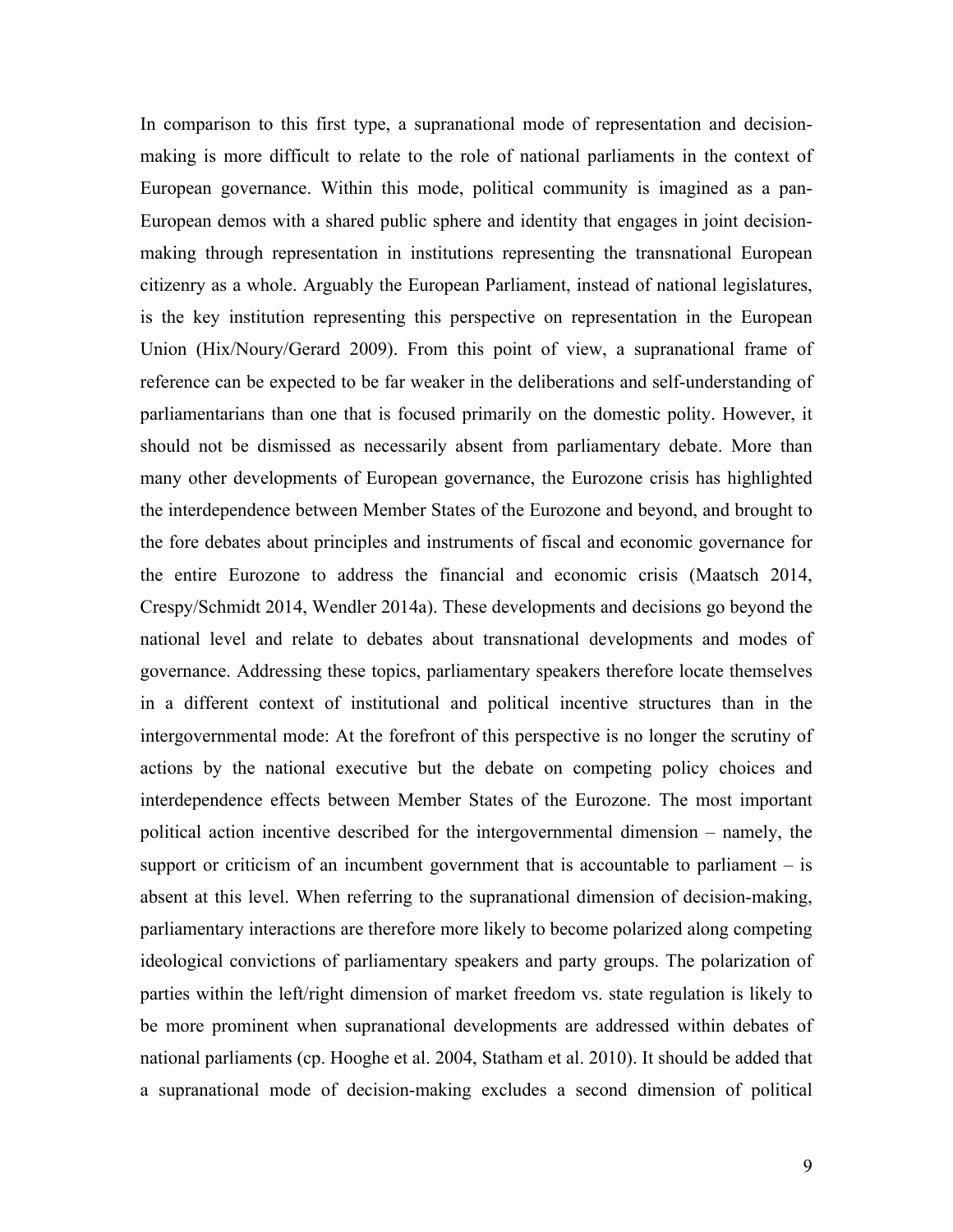conflict discussed for European politics, namely, the dimension of debate about the balance between national sovereignty and supranationalism. By definition, a supranational mode of debate and decision-making assumes a political space and conception of political community beyond the national level, addressing modes of governance for this level but not its very boundaries.

This latter aspect of debate is addressed within the third, demoi-based mode of representation and decision-making (Mueller 2010). At the basis of this conception is the association of national polities as self-governing entities with strong bonds of civic solidarity and public debate that relate to each other in a wider European framework. Within this conception, the role of national parliaments extends beyond the scrutiny of executives interacting at the supranational level to the role of a public arena representing the citizenry and enacting their democratic self-governance. An aspect of European governance that moves to the forefront in this conception is a process of public debate and democratic decision-making about the delimitation between the autonomy of the respective Member States and rules and institutions established for their mutual association with each other in a 'polity of polities'. In the context of the Eurozone crisis, the delimitation between the principles of national sovereignty and supranational integration moved to the forefront of debates and decisions primarily through ratification votes. With these votes, parliaments were asked to authorize new European institutions such as the European Stability Mechanism, or to legitimize the imposition of constraints on the sovereignty of other Member States in the framework of European credit assistance programs. These authorization votes are not enacted merely as an act of scrutiny towards domestic governments, as potential vetoes have consequences for the adoption of institutional innovations in the entire Eurozone. They are also not be equated with a choice of policy instruments within the supranational dimension but concern the assignment of rights of self-governance, and the pooling of sovereignty at the level of the supranational polity. In this dimension, political conflicts within the sovereignty/integration dimension therefore move to the forefront of political interactions much clearer than within the other two modes of representation. Beyond the intergovernmental model, this act of decision-making involves a process of open public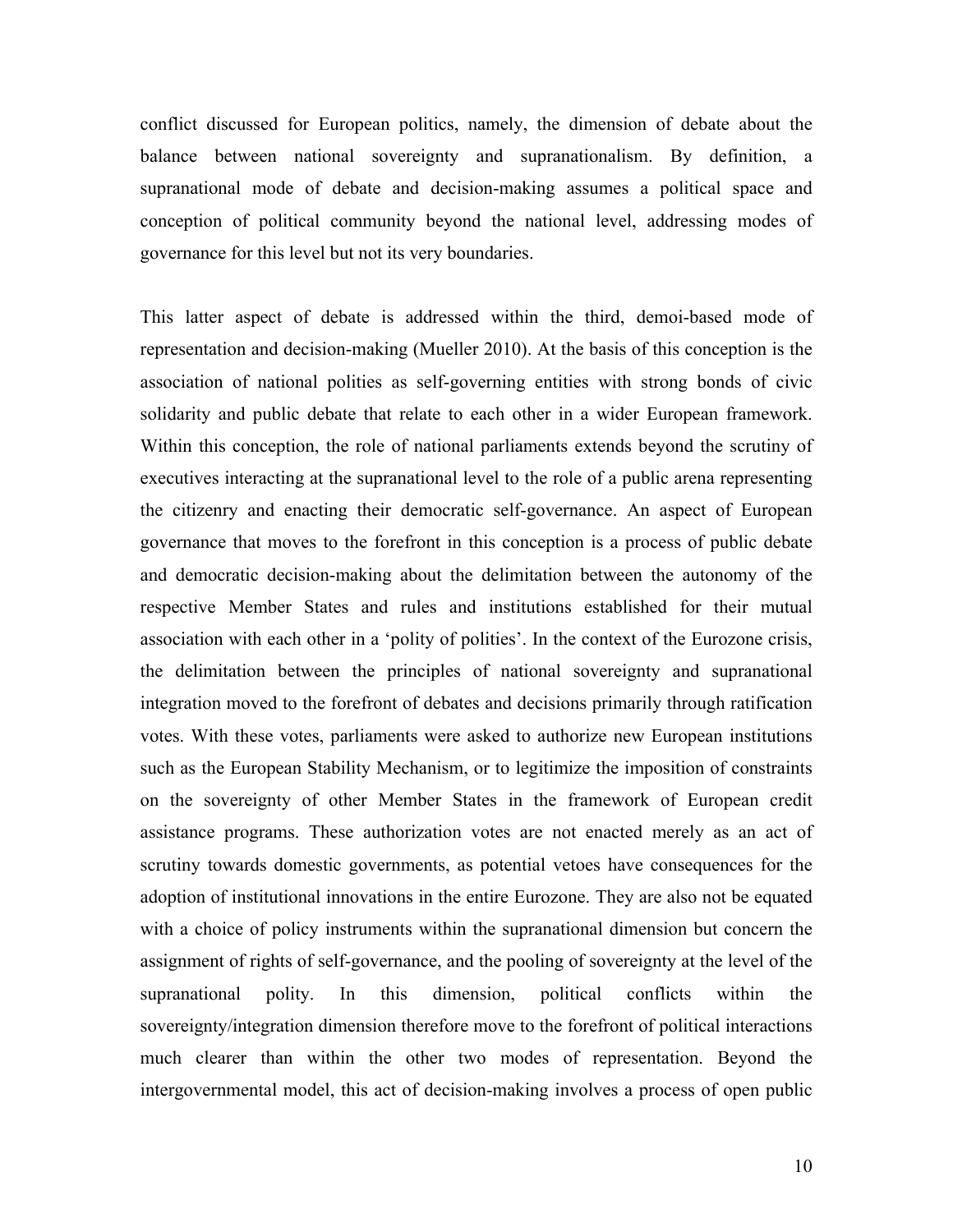debate and involves all parliamentary parties. The authorization role of national parliaments in European decision-making is therefore only adequately captured from the perspective of a demoi-based model of representation and decision-making.

To summarize, it was argued that national parliaments relate to three modes of political decision-making that each encourage a particular form of interaction between parliamentary actors: first, an intergovernmental mode privileging government/opposition politics, a supranational mode related to the ideological polarization of parties along the left/right dimension, and a demoi-based mode encouraging interactions within the integration/sovereignty mode of political conflict.

The theoretical arguments discussed so far mainly aim at establishing an analytical framework for the mapping and assessment of parliamentary debates in two dimensions – argumentative justification and political polarization. Beyond empirical description, the paper also aims at the investigation of links between these two dimensions. It is expected that the patterns of political polarization discussed above do not occur in a random form but to different degrees and in specific connections with the three types of argumentative justification outlined here. In this sense, we expect the following connections between the spheres of justification and polarization (for this see also Wendler 2014b,c):

- First, as discussed above, pragmatic arguments and justifications are almost by definition non-ideological but based on the utility of decisions or policies towards pre-defined goals or interests. These arguments are therefore easily adjusted to particular roles and strategic behaviors adopted by political actors in the parliamentary arena, independently of the ideological affiliation of political parties. In parliamentary procedure the antagonism between government majority and opposition is arguably the strongest incentive for such behaviors. Pragmatic justifications are therefore expected to resonate strongly with this mode of interaction. Hence it is expected that pragmatic justifications are contested primarily through patterns of government/opposition politics (H1).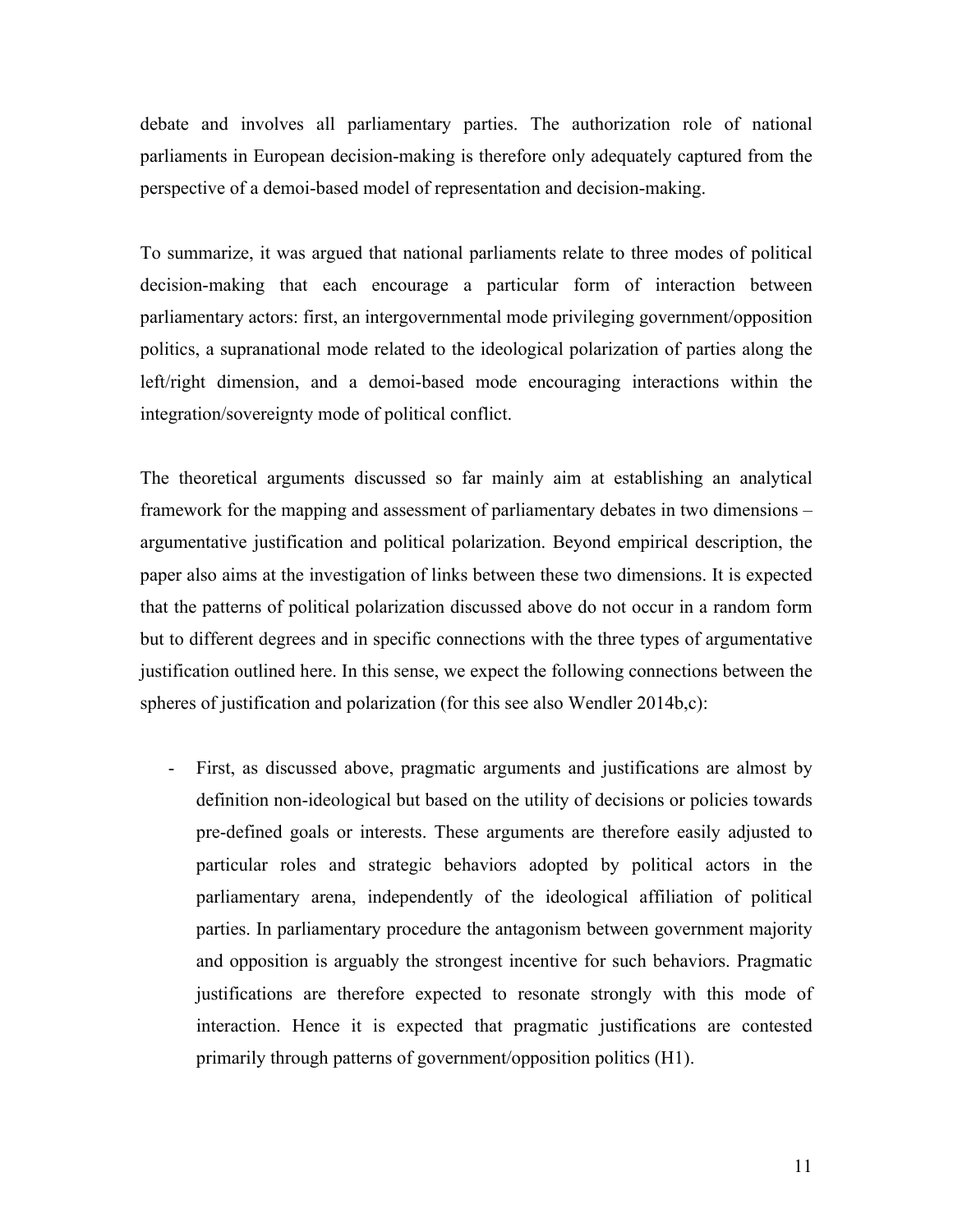- Second, ethical-political argument relate to the justification of decisions on the basis of a principled commitment to specific values and norms that are presented as intrinsically desirable in comparison and contrast to other, competing values. It is expected that this mode of debate resonates more strongly with the ideological affiliation of parties, particularly along the left-right spectrum (H2);
- Finally, moral arguments and justifications relate most closely to the concept of legitimacy. Norms of legitimacy, however, arguably differ strongly in relation to specific national contexts and understandings of the domestic polity in relation to supranational integration, as suggested widely in the literature (cp. Schmidt 2009). It can therefore be expected that moral types of justification prompt more country-specific patterns of polarization and resonate more strongly with the integration/sovereignty dimension of political debate (H3).
- Beyond these connections between types of discourse and political polarization, we also expect the interaction of parliamentary groups within a government/opposition mode to be the strongest across legislatures, as it is strongly institutionalized, politically salient and encouraged through the rise of intergovernmental modes of decision-making during the Eurozone crisis (H4).
- Finally, we expect the mode of government/opposition politics to occur in the most universal form across legislatures as this mode of interaction is found in all domestic legislatures. Patterns of left/right politics are expected to differ more strongly according to specific domestic party political constellations, whereas the occurrence of a sovereignty/integration mode depends on the presence of Eurosceptic parties that are found only in some of the cases. Government/opposition politics is therefore expected to be more generalizable as a mode of interaction than left/right politics and pro-/anti-EU polarization (H5).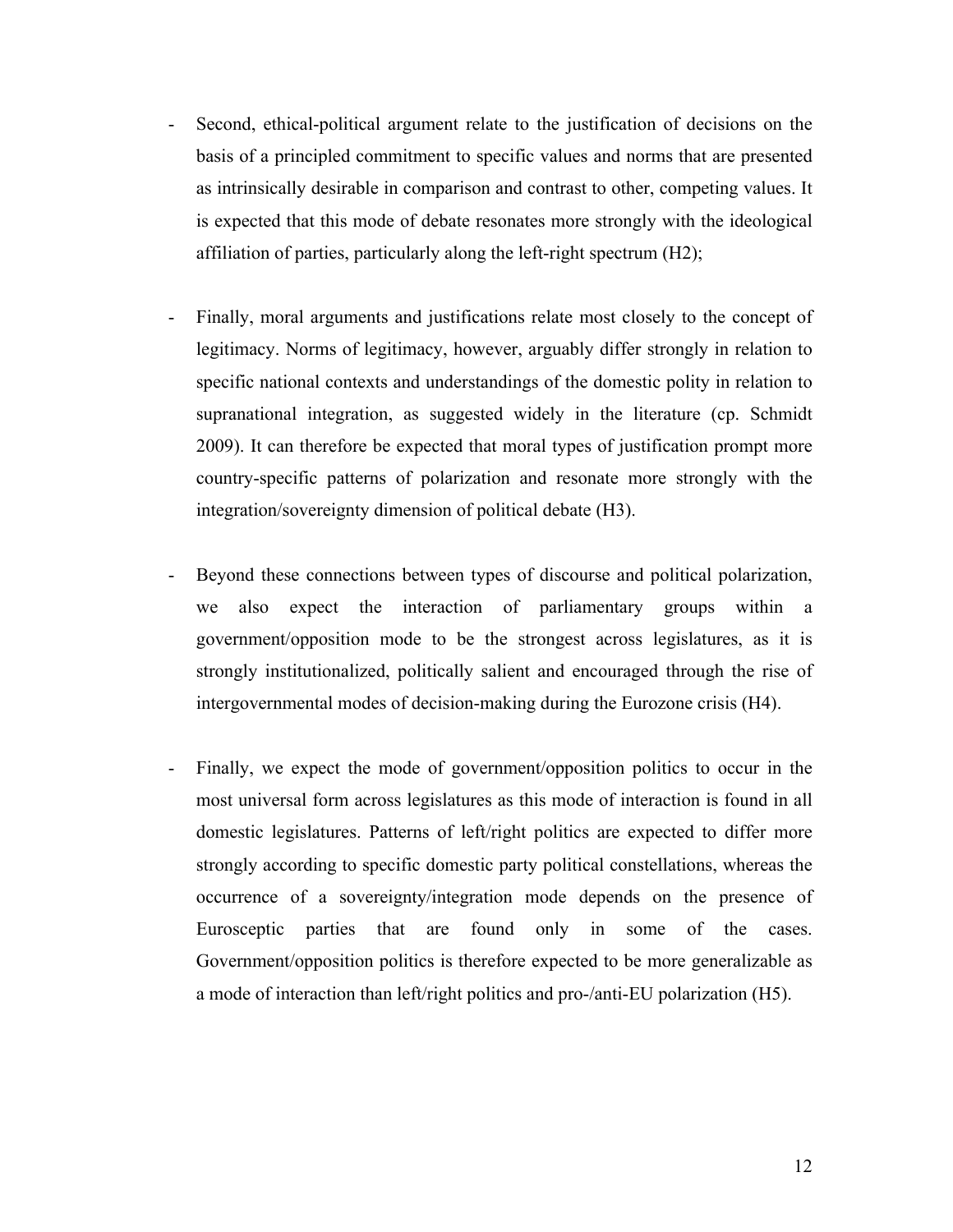#### 3. Cases, method and data

This case study compares parliamentary debates in the preiod between 2009 and 2012 in four very different legislatures: the Austrian Nationalrat, the French Assemblee Nationale, the German Bundestag and the UK House of Commons. This case selection combines a very heterogenous mix of cases, as it concludes arena and transformative legislatures, countries inside and outside the Eurozone, cases with and without the presence of populist right Eurosceptic parties (A), and different degrees of fragmentation and polarization. Furthermore, during the period of analysis different constellations of government and opposition parties are found, including a Grand Coalition government (A), two center-right coalitions (D/UK), and one center-right government politically affiliated to a presidential executive (F). This heterogenity of cases is intentional. The aim of this paper is not to use the variation in independent variables to track differences in communicative responses but to ask whether broadly generalizable patterns of debate can be traced between very different cases.

The method used here is based on claims-making analysis (Koopmans/Statham 2010) and data collection through computer-based manual coding of the transcripts of plenary debates dealing with European governance. This data is part of a bigger research project in which a wide variety of thematic areas are explored (Wendler 2014b). Here, the subset of argumentative claims dealing with EMU during the time frame stated above were drawn from the larger data base. As the subsequent sections will demonstrate, claims coded in this thematic category were reviewed both qualitatively and quantitatively to investigate links between the structure of argumentative justification and patterns of political polarization in the debates under analysis.

#### 4. Justification: Core arguments in parliamentary debates about the Eurozone crisis

The task of the subsequent section is mainly descriptive. The aim is to give an overview of the main content of the debates coded for the present analysis, and to demonstrate which kinds of claim were categorized in the three different dimensions of discourse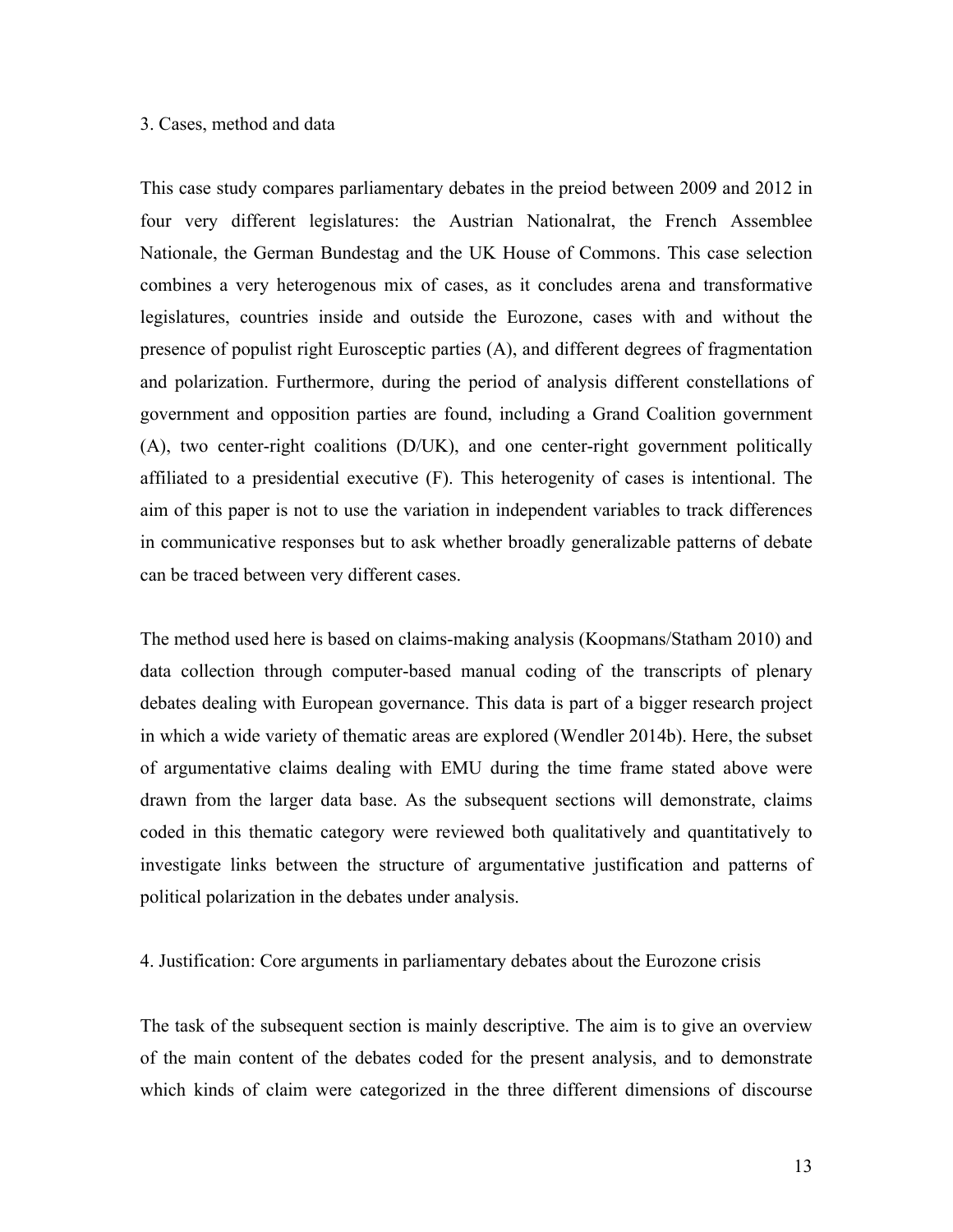distinguished at the outset. Apart from discussing content and levels of discourse, another aim to give an overview of the degree of contention of different parts of the debate.

Overall 2540 argumentative claims from parliamentary debates in the four legislatures under comparison were coded for this analysis. Just under half of these claims were coded as pragmatic (1141) while slightly more were categorized as norms-based (1399). Moreover, in both argumentative dimensions just over half of the claims were coded as positive or affirmative and close to half as critical (585/456 for the pragmatic dimension, and 731/669 for the normative dimension). Considering both observations, two conclusions can be drawn about the structure of the empirical material considered here: First, that debates on the Eurozone crisis are (unsurprisingly) very contested and therefore offer insights into the evolution of political contention on European governance. Second, that the structure of claims is balanced enough across different argumentative dimensions to compare levels and forms of political polarization.

In order to provide insights into the actual argumentative content of debates, the review of the empirical data was undertaken in two steps. First, during the initial coding process each argumentative claim was assigned either to different types of pragmatic justification (related to gains or losses in economic, legal or political resources) or normative argument (related to ethical statements about collective identity or political values, or moral standards of justice and legitimacy). Each group of claims was subsequently reviewed to create broad groups of argument made in each category, summarized and numbered in the following categories: economic resources (ER), political resources (PR), collective identity (CI), social values (SV), and moral standards (MS). These 'core arguments' were created separately for positive/affirmative and negative or critical statements in the debate. The table below provides an overview of all of these core arguments in the four legislatures compared.

(table 1 on core arguments in debates on the Eurozone crisis)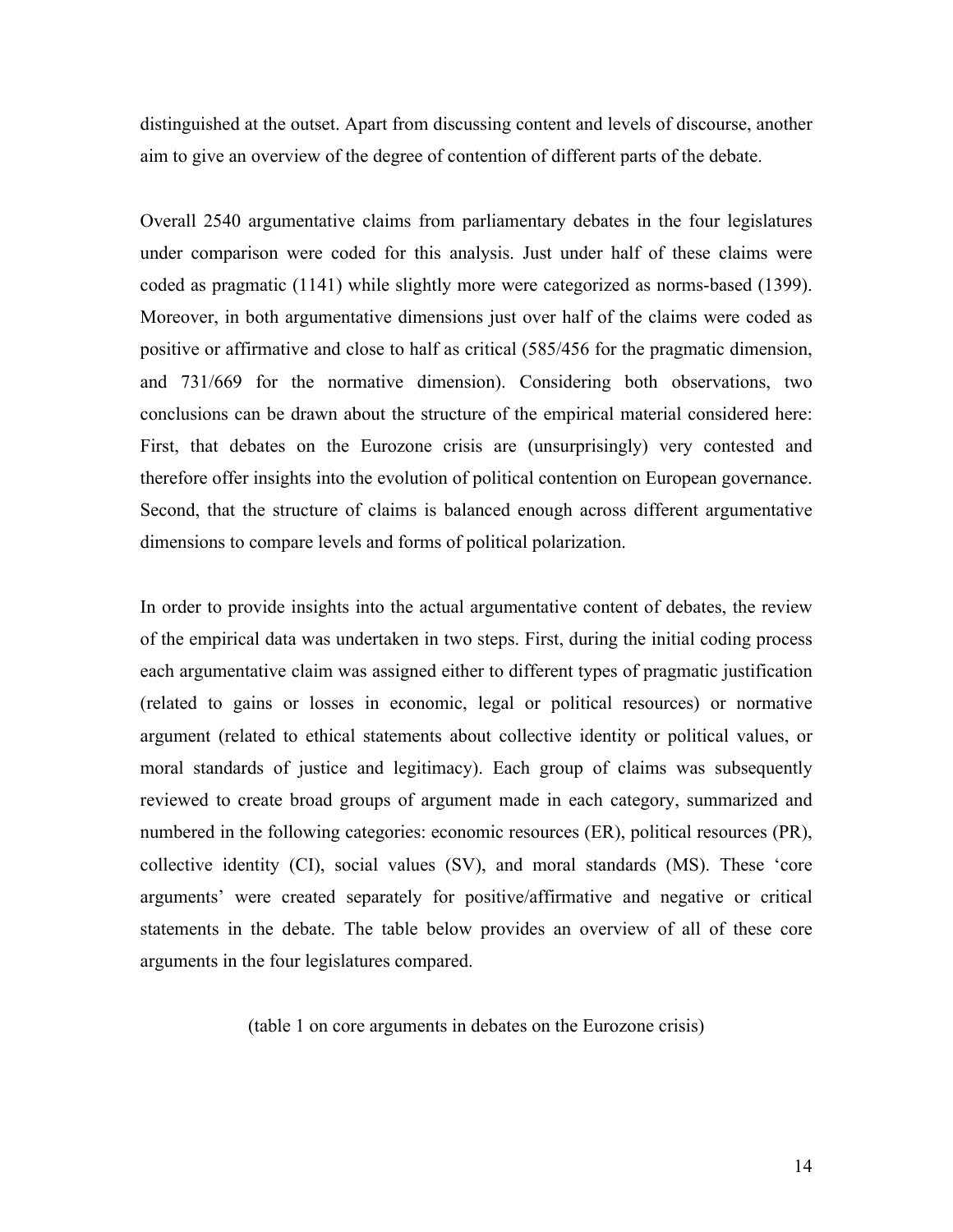The discussion of this qualitative overview cannot go into very much detail here. However, a simple observation is that unsurprising national differences aside, some core arguments and debates can be traced across different legislatures. For the pragmatic dimension, an important observation is that arguments based on economic criteria are important but in no way exclusive to this debate. A substantial part of pragmatic justification relates to more genuinely political concerns – considering the Eurozone crisis as an opportunity for institutional reform in the positive dimension, and criticisms of the coherence and effectiveness of government leadership and EU decision-making in the negative dimension.

Within the normative dimension of debate, only few claims were coded as statements based on ideas on identity. Most evidence of this kind of claim was found in the German debate, where a substantial amount of claims are made that principles of stability and austerity resonate with genuinely German understandings of economic governance and are engrained in the development of postwar Germany. The remainder of claims in the ethical dimension covers claims based on a commitment to social values, mostly expressing a principled commitment or rejection of the stability paradigm and budget restraint (SV+1 vs SV-1), appraising or criticizing principles of economic management inherent to Eurozone governance and the regulation of the financial sector (SV+3 vs. SV-2), and the principled endorsement or rejection of the Euro as a symbol of supranationalism (SV+2 vs SV-3). Within the moral dimension of debate, similar pairs of positive and critical arguments can be identified. First, a substantial amount of claims refers to the moral category of responsibility, either affirming or rejecting the claim that Eurozone government act in responsible ways towards each other and their respective domestic constituencies (MS+1 vs MS-1). A second, positive moral argument that is particularly strong in the German debate is one based on the idea of reciprocity – that credit assistance programs can only be offered as a sign of solidarity in exchange for efforts at economic and budgetary reform of recipient countries (MS+2). The remainder of arguments in the moral dimension is biased towards critical arguments. Positive statements that the decision-making of crisis management for the Eurozone is fair (with regard to voting rights, transparency, accountability, etc., MS+3) is countered by three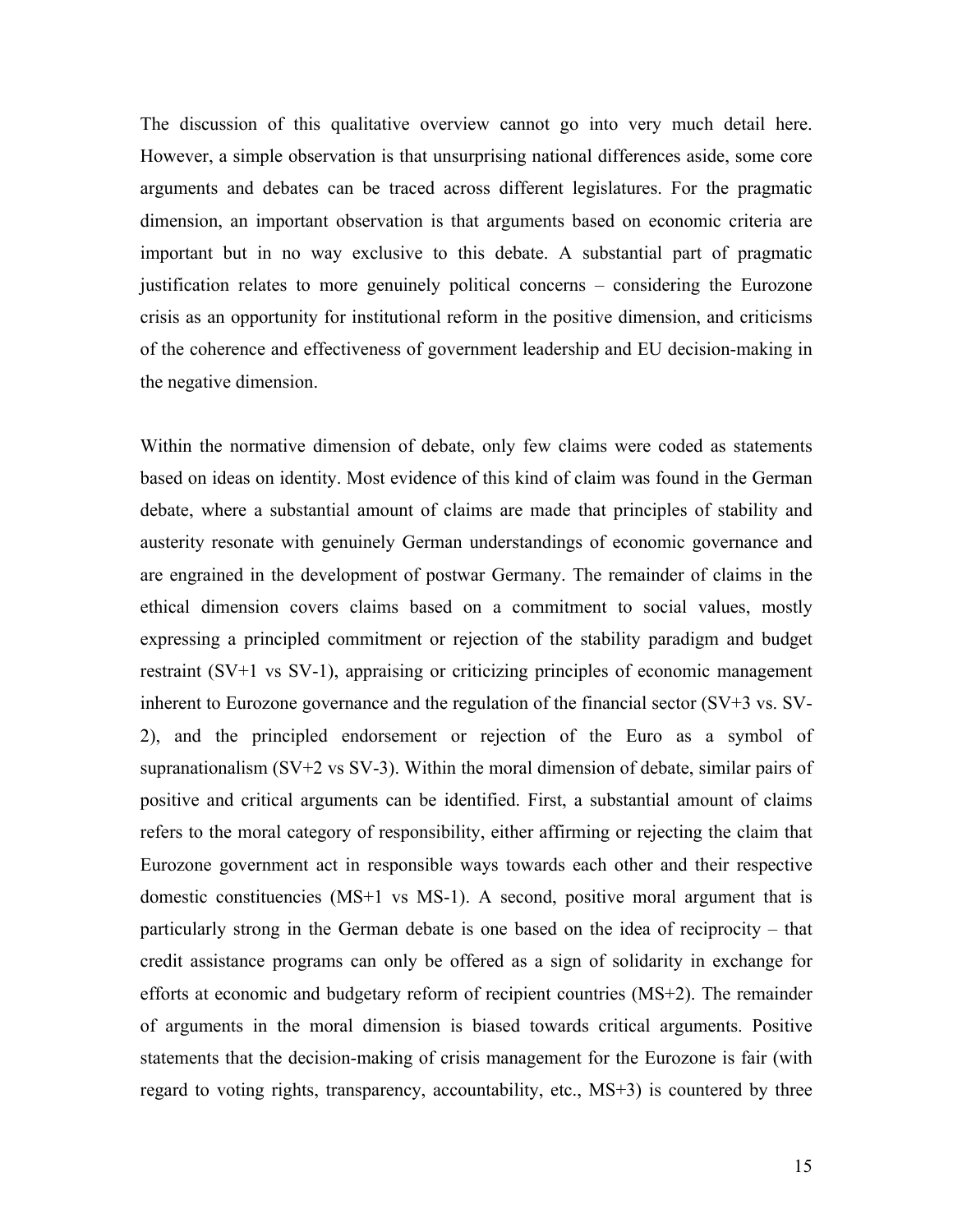negative arguments criticizing the questionable legal base of decisions (MS-2), a democratic deficit of decision-making (MS-3), an unfair distribution of burdens between the public and private sector (MS-4), and claims criticizing governments of a lack of political integrity and corruption (ie, 'governments being bought by banks', MS-5). Overall this review reflects a good deal of political contention on the management of the Eurozone crisis. How patterns of political polarization evolve in these various argumentative dimensions presented here is the task of the next section.

#### 5. Polarization: Patterns of party positions in debates of national parliaments

In the subsequent discussion, the polarization of parliamentary parties is assessed in relation to two criteria. First, an important aspect of a party position is the degree or emphasis to which a certain topic, argument or type of discourse is emphasized in parliamentary debate. To asssess this dimension, the subsequent analysis considers emphasis scores (ES) of parliamentary parties, calculated as the relative percentage to which the speakers of a parliamentary group used a specific kind of argument in relation to all their statements. For example, if 20 out of 100 arguments made by the speakers of one parliamentary group used an ethical type of justification, the emphasis score would be 0.2. Second, parliamentary parties obviously create political contestation and polarization by taking opposite stances towards particular topics and within the different kinds of parliamentary discourse. To assess this dimension, the subsequent analysis considers position scores (PS) of parties, calculated as the relative amount of positive statements in relation to all statements made by the parliamentary party within the respective level of discourse. For example, if 5 out of the 20 ethical statements made by a party group were positive and the rest negative, the position score would be 0.25. This measurement allows to map party positions on given issues, but also to identify 'leaders' of positive and critical discourse in the case of parties with very high emphasis scores. Combining both values, a case of strong polarization is found when emphasis scores are high, and a wide distance found in the position scores of two (groups of) parties. A more conditional type of polarization is found when parties differ only in emphasis, or if different position scores are combined with one party strongly de-emphasizing an issue.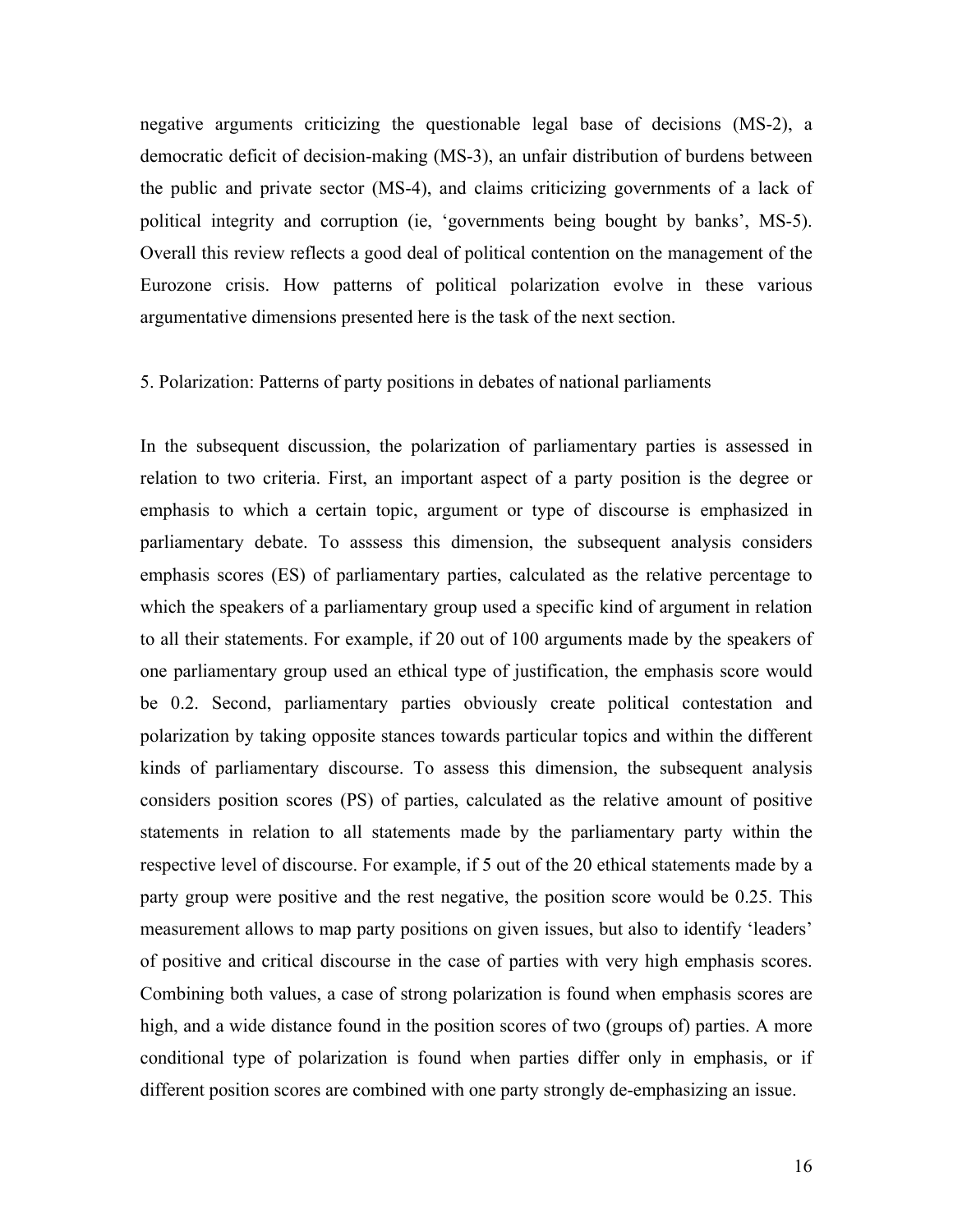The position and emphasis scores for all parliamentary parties compared in this paper are presented in the subsequent table. For better readability, score rank orders were entered into the table, listing all values in descending order from highest to lowest. From this overview, we can establish an overview of position patterns of parliamentary parties in debates on the Eurozone crisis across all four legislatures (cp. table 1).

# (table 2, emphasis and position scores of parties)

NOTE: The final version of the paper and the talk at the conference will most likely use two-dimensional scatter plots to discuss party positions, but they cannot yet be included here in the paper, FW

An initial observation about this data is that across legislatures and levels of discourse, a polarization between government and opposition parties is generally a correct description of interactions in the parliamentary arena. Both within the pragmatic and norms-based dimensions of discourse (including its subcategories of ethical and moral argument), the position scores of parties in government office are above those of parties in the parliamentary opposition. The only exception to this pattern is the British Conservative party, which in spite of holding government office during the period of analysis shows position scores closer to the camp of opposition parties. This outlier position is unsurprising given the well-established Eurosceptic position of the Conservatives and Britain's non-membership of the Eurozone. In this context, the fact that the position score of the UK Tories is still above the more Europhile British Labour Party and other opposition parties considered as supportive of European integration (such as the German SPD) actually strengthens the observation that government or opposition status strongly influences the direction of statements in the parliamentary arena, even about a question of supranational governance. In comparison, neither the ideological profile of parties along the left/right dimension nor their general attitude towards European integration appears in an equally strong and clear way as the government/opposition divide. This confirms our expectation that the interaction between the government majority and opposition sets very strong incentives for how parties take political stances in parliamentary debate.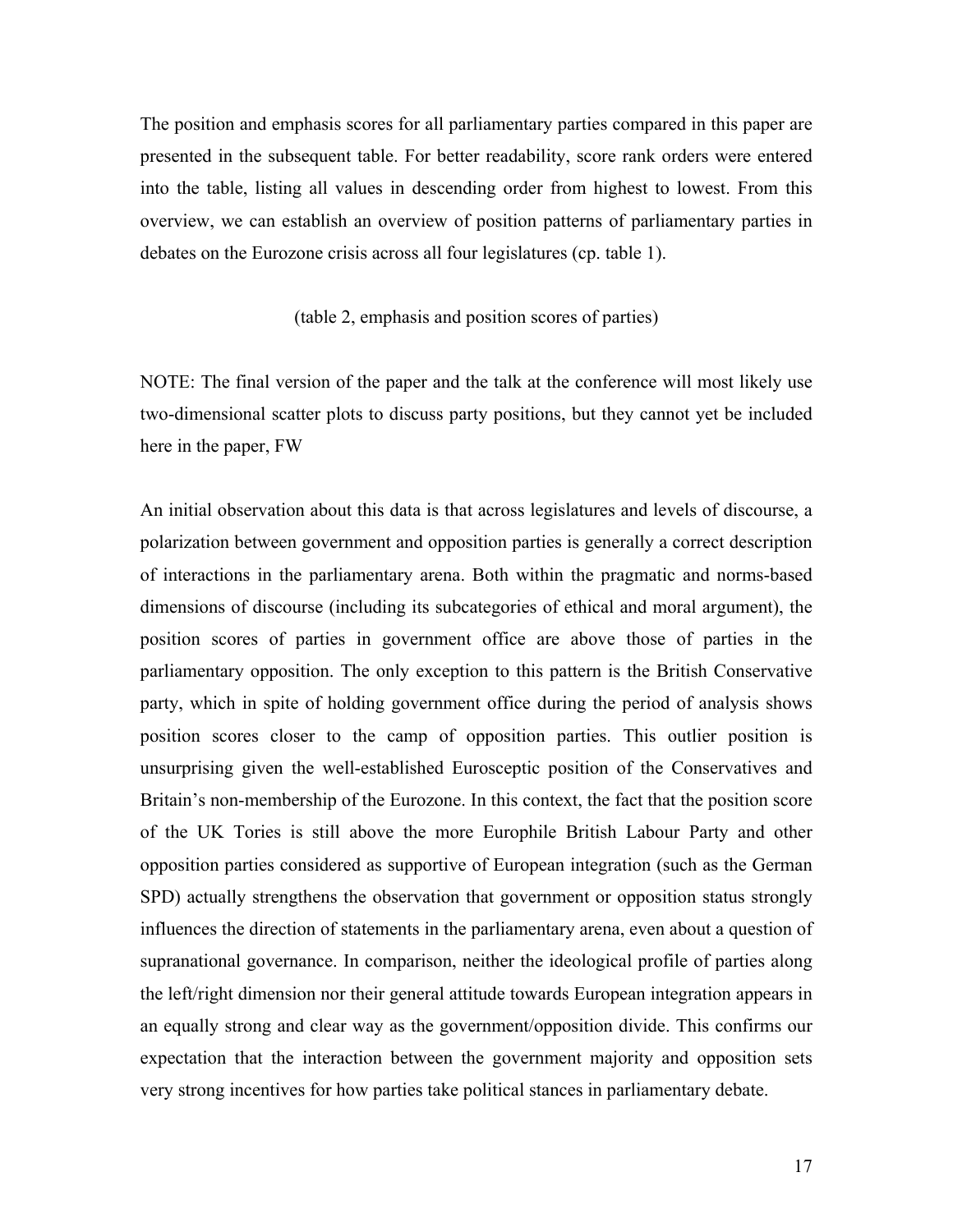In addition, it is noteworthy how strong the polarization of positions is within the divide between government and opposition parties. Across discursive dimensions, very few entries of parliamentary parties are found in the corridor between positions scores of 0.2 and 0.8. The noteworthy exceptions to this observation are, again, the British Conservatives, the two green parties, and the French Nouveau Centre – an outlier probably explained by the relatively small N of statements for the latter parties. Entries for larger parties, in contrast, are always near position scores of 0 and 1, indicating a strong polarization in debates on the Eurozone crisis. In comparison, emphasis scores of parties differ widely across the spectrum and no ready generalizations can be made between government and opposition parties. More characteristic patterns of party polarization as described through position and emphasis scores can be identified in each of the three distinctive dimensions of discourse, as discussed in the remainder of this chapter.

## *Pragmatic dimension of debate: Government vs opposition*

Within the pragmatic dimension of debate, two broad clusters of parties can be identified along two corridors of very low (0-0.2) and very high (0.8-1) values, with only a few outliers (the two Green parties and British Conservatives, as discussed above). The two clouds are populated entirely by parties in government (for high values) and opposition (for low values). In addition, a review of emphasis scores distinguishes this field from other levels of debate. As indicated by the emphasis scores, major mainstream parties have generally higher emphasis values than smaller and ideologically more radical parties. In this sense, the three leaders of positive discourse are all major government parties (SPO, UMP and OVP), whereas the leaders of critical course are also mainstream parties (LAB, CON, and SPD). Both radical left-parties (GDR, LINKE) and populist right parties (FPO, BZO) have lower position scores than mainstream parties (with the only exception being the SRC, which ranks behind the parties just mentioned in terms of emphasis). If polarization is measured as a combination of high emphasis values and strong variation in position scores, this field of debate is dominated by mainstream parties along the lines of government vs. opposition politics, while ideologically more radical parties are remarkably withdrawn from this dimension of the debate.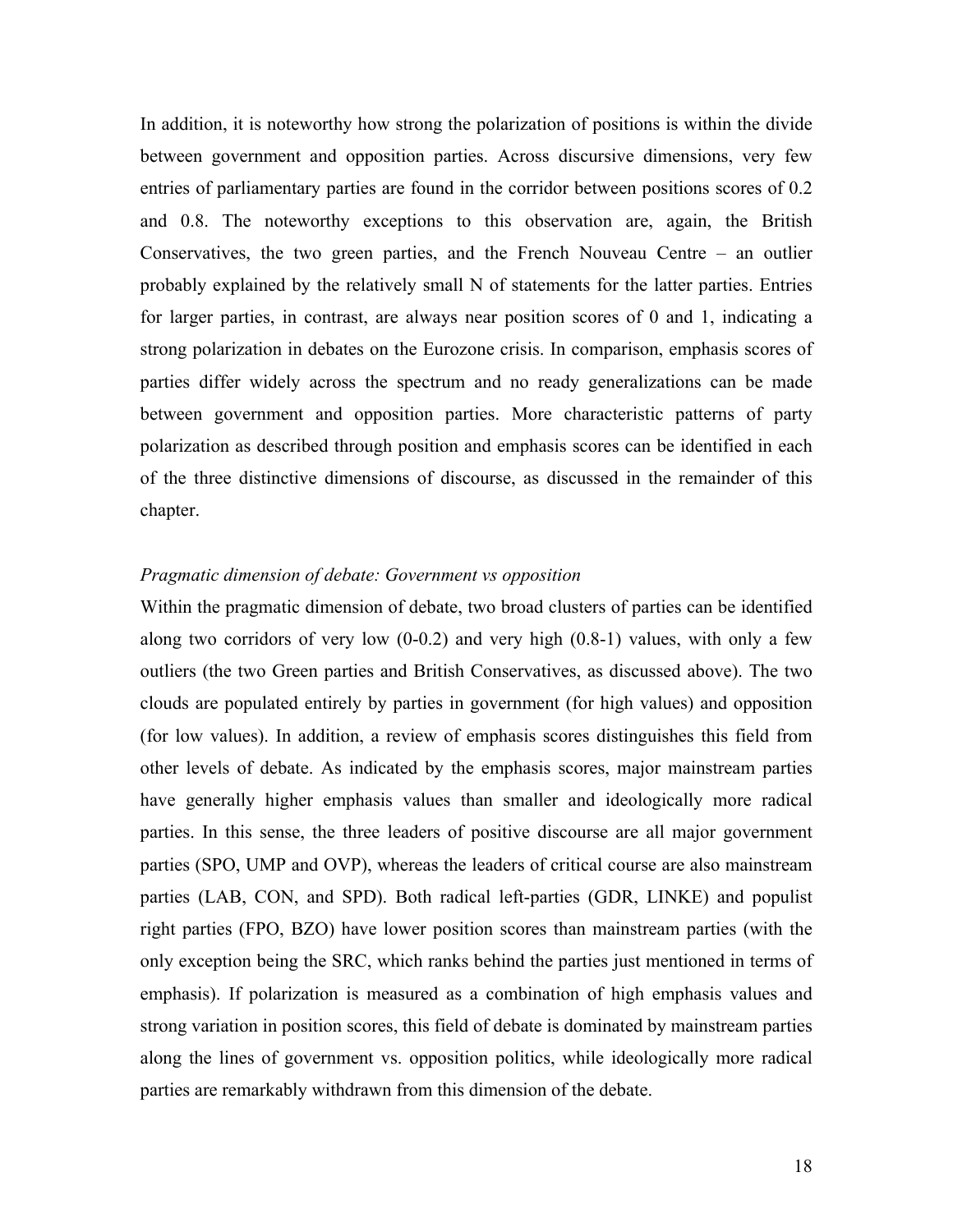#### *Normative dimension of debate: Ideological polarization of parliamentary parties*

A different pattern of contestation between parliamentary parties is found at the level of normative discourse. Again, position scores are polarized between two groups of parties in government office and parliamentary opposition (with the notable exception of the British Conservatives). However, the leadership of both positive and negative normsbased discourse is assumed by different sets of parties. The positive leadership of moral discourse on the Eurozone crisis – stating that crisis management measures and the institutional reform of Eurozone governance are appropriate, just and legitimate – is assumed by an ideologically coherent set of center-right and liberal parties. All position scores of these parties are near or identical with 1, while emphasis scores range between 0.85 to 0.51 (including FDP, LD, CDU, CSU, UMP and OVP in descending order). The only center-left party near this cluster (the Austrian SPO) has a far lower emphasis score of .481. The mainstream center-right is therefore clearly identified as the protagonist of a strong positive norms-based discourse. In this context, it might be added that the allegedly technical and pragmatic discourse of the German CDU was coded as consisting of about two thirds of norms-based claims, particularly those emphasizing the value of stability and reciprocity of credit assistance and reform efforts. The critical counterpart of this discourse coalition is a group of far-left parties (B90, GDR, and LINKE) near a position score of zero and very high emphasis values (above 0.9). Almost the entire parliamentary discourse of these parties consists of a strongly critical normative argument against the appropriateness and fairness of Eurozone crisis management. This group of left parties is even more clearly identified as a leader of critical discourse than populist right parties, whose position score is equally low but combined with less emphasis. A curious element is that the center-left parties (SPD, LAB, SPO, and SRC) have relatively low emphasis scores (rank orders 16, 18, 15, and 6, respectively) while their position scores are scattered across the spectrum of debate. According to our data, center-left parties are torn between reluctant normative support in government office (SPO) and more ambivalent (SRC) or even a highly critical (LAB, SPD) discourse from parliamentary opposition. Nevertheless the normative level of debate is more easily characterized as one influenced by an ideological characterization of parties. A strongly positive discourse of the center-right interacts with a strongly critical discourse of far-left,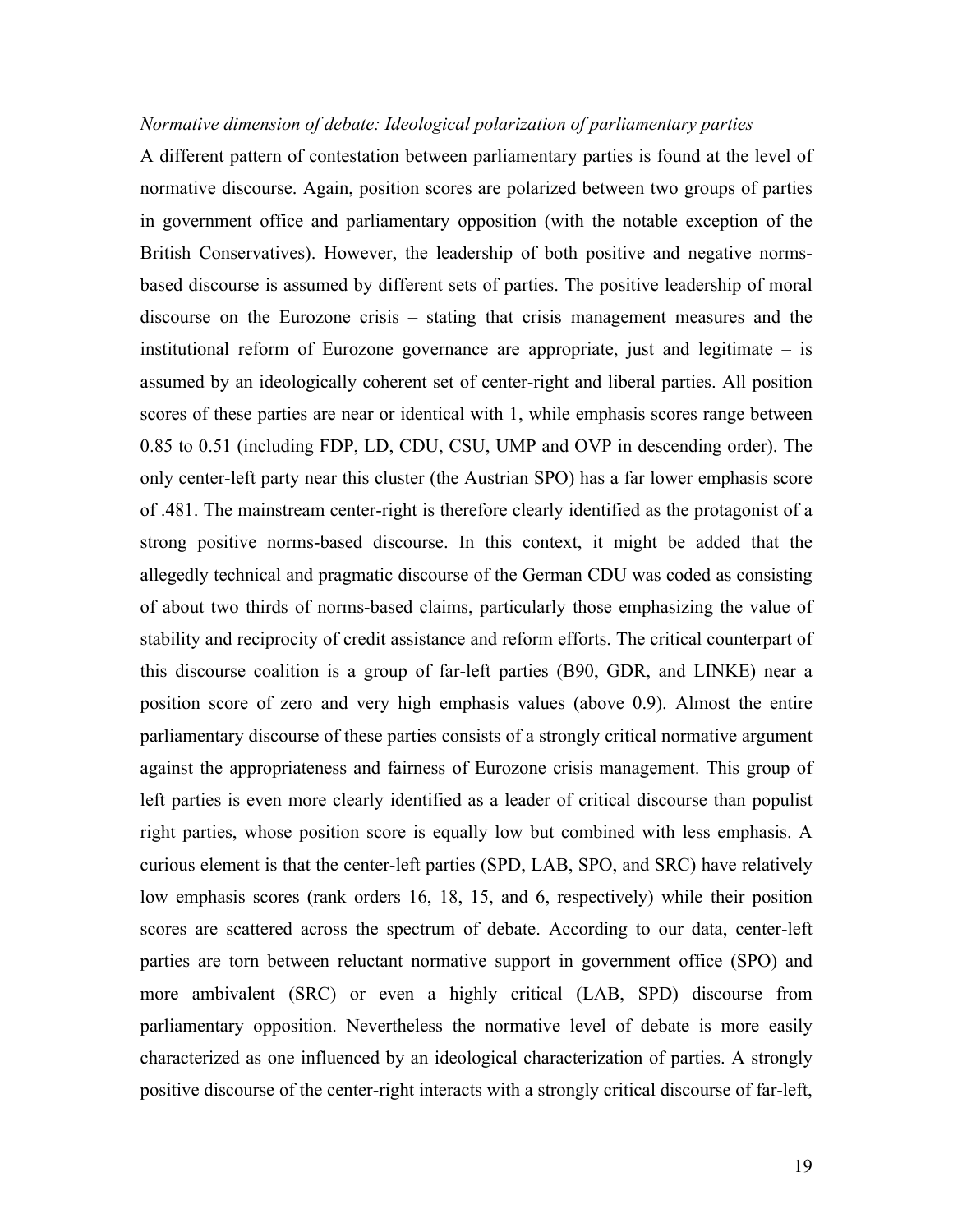and a more conditionally critical discourse of center-left parties. More insight into the structure of this dimension of debate is gained from a distinction of statements in the ethical-political and moral level of argumentative justification.

The mapping of party positions at the level of ethical justifications resembles the overall pattern of normative discourse in many ways, with the main difference that the presence of far-left parties as leaders of a critical discourse is less clearly present. Again, all center-right and liberal parties except for the British Conservatives appear as proponents of a positive value-based discourse on Eurozone rescue policies (identified within a corridor of position scores between 0.8 and 1), with the two liberal parties (FDP and LD) unsurprisingly leading in emphasis before the center-right (CSU, CDU, UMP, OVP). This group of parties is opposed to a cluster of parties expressing a strongly critical discourse (identified within a corridor of position scores between 0 and 0.2) that is led by three left-wing parties (B90, LINKE, Gruene) in about the same range of emphasis scores as the liberal/center-right leaders of positive discourse. Two center-left parties join this cluster of parties with critical stances, opposing themselves to two center-right parties (UMP, CDU) with about the same emphasis score but diametrically opposed position scores. This almost perfect image of polarization along the left/right spectrum is only confused by the presence of the two populist right parties (BZO, FPO) within the cluster of critical left-wing parties. However, their emphasis scores are comparably low (rank orders for the emphasis scores of both parties are 13 and 18, respectively). This level of debate is therefore dominated by a very polarized debate between center-right/liberal and left-wing parties, mostly in relation to paradigms of economic governance associated with the catchwords of 'stability' versus 'growth'.

The polarization of parties takes a different shape at the level of moral discourse. Three observations stand out. First, the polarization of parties as measured through their polarization scores is extremely strong at this level (only one entry is found in the corridor between position scores of 0.2 and 0.8, while 12 parliamentary parties have position scores of either 0 or 1). As a result of this polarization, two clusters of parties with either very positive or critical positions can be identified.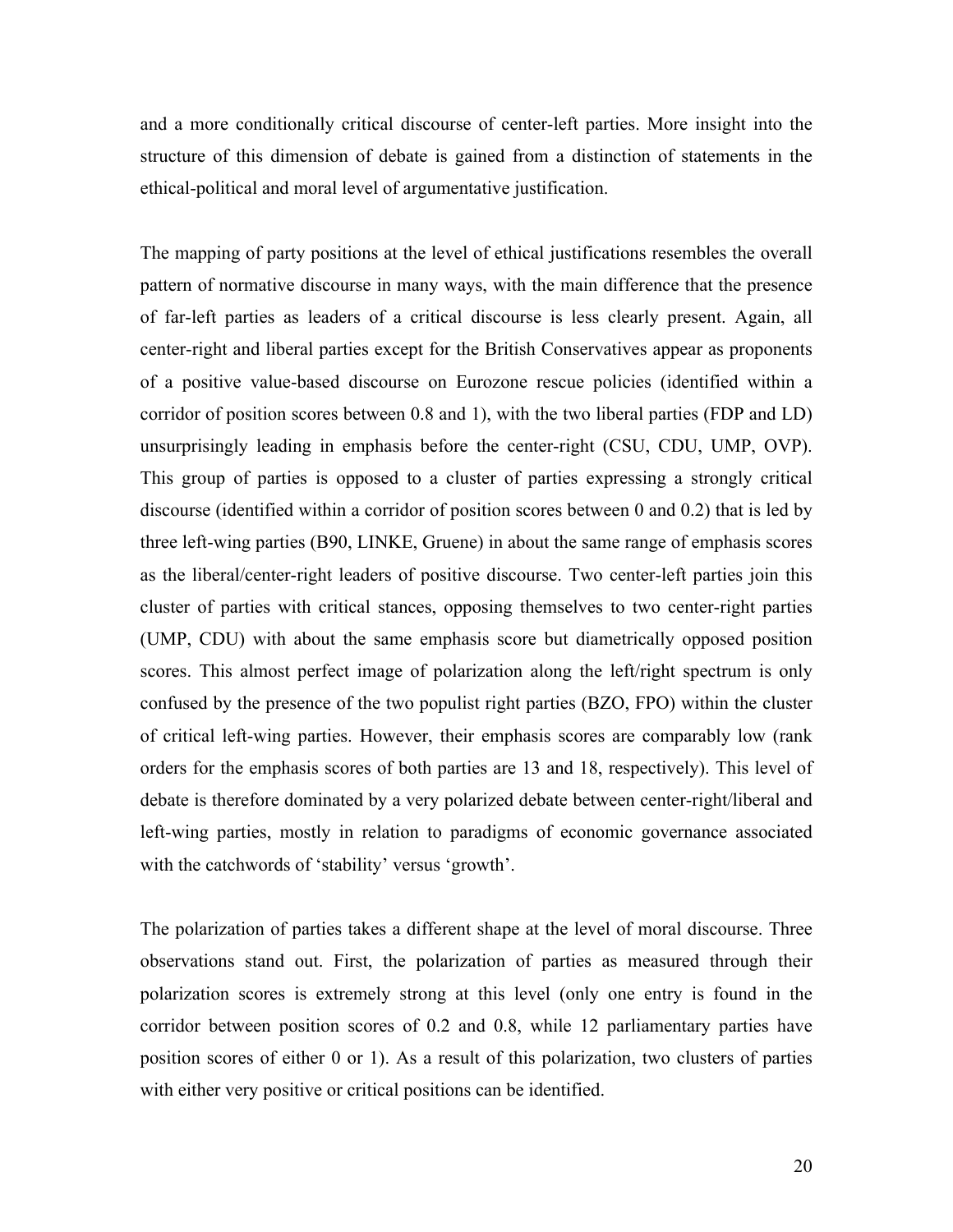Second, the polarization between left- and right-wing parties described above is more lopsided and ambiguous than at the ethical level. The emphasis score of parties within the cluster of critical parties reaches far higher values, establishing five parties of both the far-left and populist right as the leaders of a critical discourse against the legitimacy and justice of Eurozone crisis policies (in a descending order of emphasis scores, these parties are LINKE, GDR, FPO, B90, and BZO). These parties oppose themselves to a set of mainstream parties defending a positive discourse on the legitimacy of Eurozone governance. This group of parties unsurprisingly includes the two German parties in government (FDP, CDU) but also other mainstream parties in government office (SPO, UMP, NC and OVP). Setting these two groups of parties in relation with each other confirms the assumption of a 'Inverted U' polarization of parties between mainstream and ideologically more extreme parties. In comparison, both left/right and government/opposition patterns of polarization appear less plausible as an explanation at this level. Center-left parties in parliamentary opposition (SPD, LAB, SRC) have very low position scores but also far lower emphasis scores than the cluster of parties identified as the leaders of critical discourse. Mainstream parties with very critical positions towards the legitimacy of Eurozone governance are found within the data set, and interestingly both in government (CON) and opposition (SPD, LAB). Their criticism, however, is far more withdrawn at this level in comparison to political parties at the left and right fringes of the political spectrum.

Third, and finally, strong country-specific differences in the polarization of parties are actually found. All three British parties are clustered in a distanced and critical response that combines very low position and low emphasis scores, whereas both France and Austria show much clearer signs of polarization. The most surprising finding is probably that the German debate is the most strongly polarized, involving both leaders of positive discourse (CDU, FDP) and two of the four leader parties of critical discourse (LINKE, B90). The debate on the fairness and legitimacy of crisis management and institutional reform of the Eurozone was more contentious in Germany than acknowledged by many observers (for a more detailed discussion of this point, cp. also Wendler 2014a).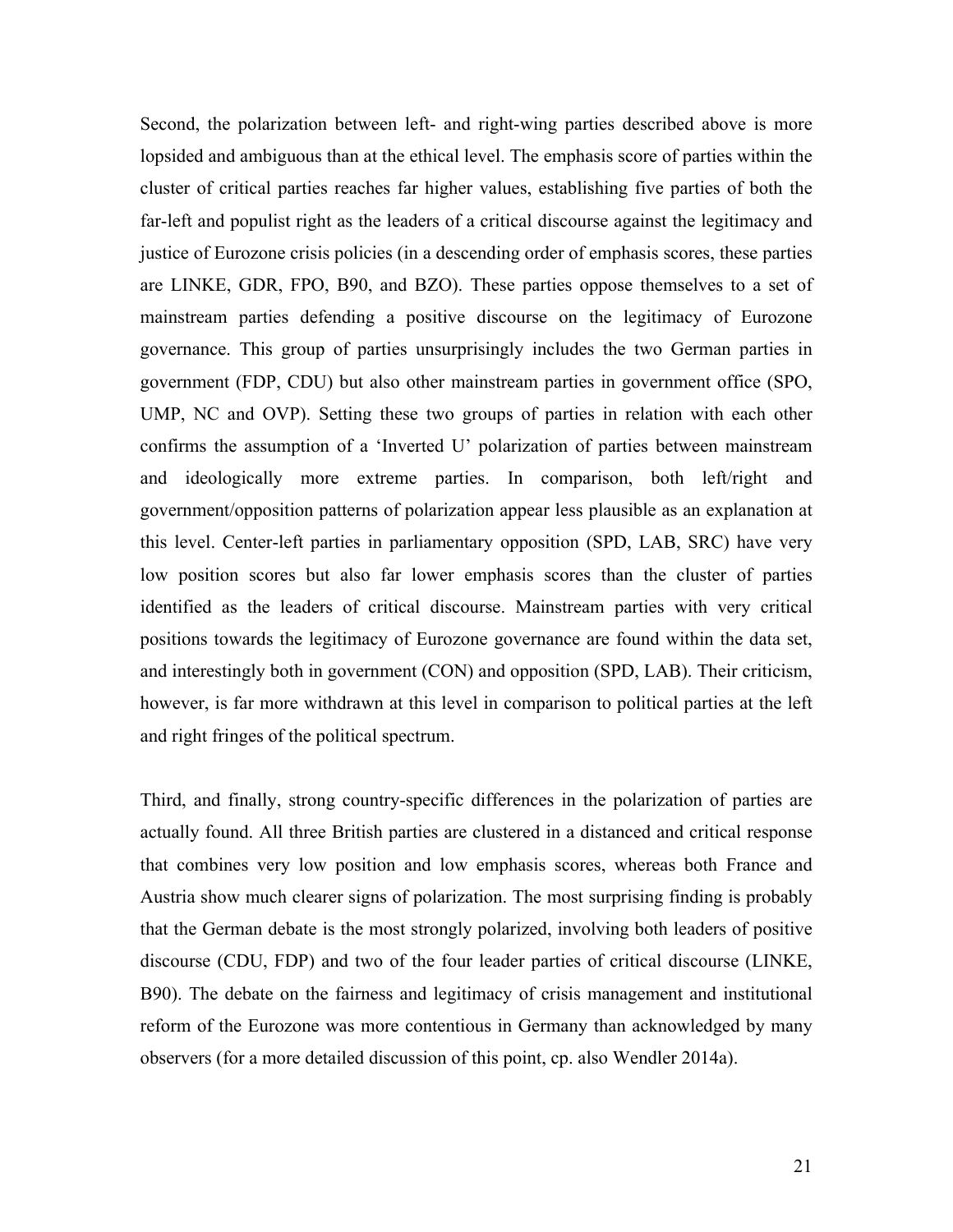# 6. Conclusion

In summation, this paper aims at adding insight into domestic parliamentary contention about the Eurozone crisis, both with regard to the substantive content of debates and emerging patterns of party political polarization. The main question was whether expectable differences in national debates aside, we can identify broadly similar patterns of justification and polarization across very different political settings and legislatures. In the overall picture, many observations from this case study confirm this expectation. First, it was shown that within levels of the debate dealing with the utility, principles and legitimacy of Eurozone governance several core arguments can be traced that occur across different countries and legislatures. Second, it was shown that different argumentative dimensions are related to characteristic patterns of political polarization between parties. Normative contention on Eurozone crisis management policies is strong, and it includes both a dimension on values and paradigms of economic governance and a debate on the democratic legitimacy and fairness of crisis resolution policies. Whereas the former debate evolves primarily between representatives of left and right parties, the legitimacy of efforts to stabilize the Eurozone is contested from boththe left and right against a somewhat defensive mainstream – and the degree of contention is actually strongest in one of the epicenters of decision-making, namely the German parliament.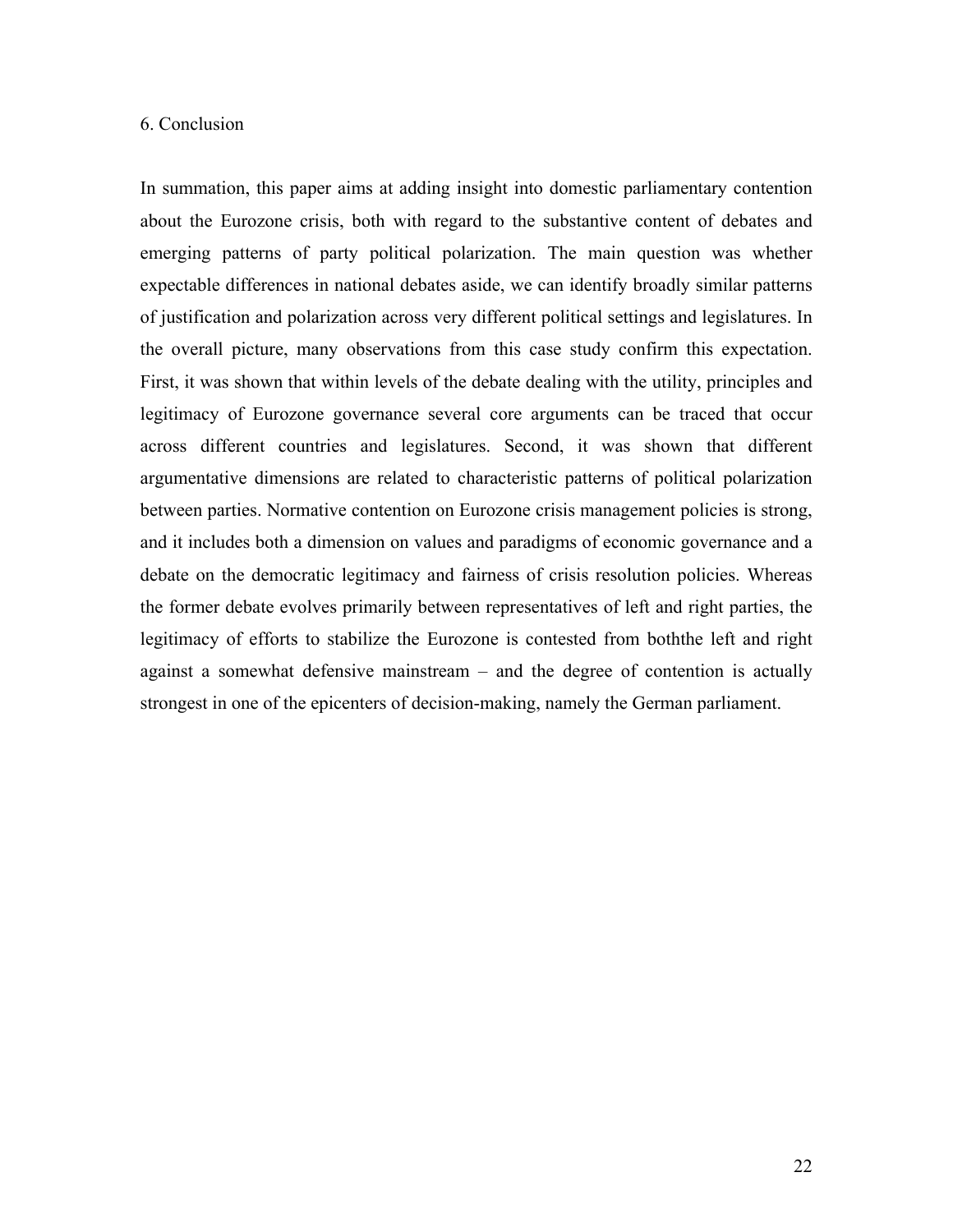# 7. References

- Auel, Katrin/Benz, Arthur, 2005: The Politics of adaptation: The Europeanisation of national parliamentary systems, in: Journal of Legislative Studies, No.3/4, pp. 372-93
- Auel, Katrin/Raunio, Tapio (eds), 2013: National Parliaments, Electorates and EU Affairs, HIS Working Paper 129, Vienna, URL: www.ihs.at/publications/pol/pw\_129.pdf (last access: September 15, 2014)
- Hefftler, C.?Neuhold, C./Rozenberg, O., Smith, J. (eds), 2014: Handbook of National Parliaments and the European Union, Palgrave (forthcoming)
- Bellamy, Richard/Castiglione, Dario, 2013: Three models of democracy, political community and representation in the EU, in: Journal of European Public Policy, 20:2, pp. 206-23
- Cooper, Ian, 2011: A 'Virtual Third Chamber' for the European Union? National Parliaments after the Treaty of Lisbon, in: West European Politics, Vol. 35, 3, pp. 441-65
- Crespy, Amandine/Schmidt, Vivien, 2014: The clash of Titans: France, Germany, and the discursive double game of EMU reform, in: Journal of European Public Policy, Vol. 21/8, pp. 1085-1101
- Crum, Ben, 2013: Saving the Euro at the Cost of Democracy?, in: Journal of Common Market Studies, Vol. 51/4, pp. 614-30
- Daianu, Daniel/ d'Adda, Carlo/Basevi, Giorgio/Kumar, Rajesh (eds), 2014: The Eurozone Crisis and the Future of Europe: The Political Economy of Further Integration and Governance, Palgrave
- De Wilde, Pieter, 2011: No polity for old politics? A Framework for tAnalyzing the Politicization of European Integration, in: Journal of European Integration, Vol. 33/5, pp. 559-75
- Diez Medrano, Juan/Gray, Emily, 2010: Framing the European Union in National Public Spheres, in: Staham, P./Koopmans, R. (eds): The Making of a European Public Sphere, Cambridge University Press, pp. 195-222
- Fabbrini, Sergio, 2013: Intergovernmentalism and Its Limits. Assessing the European Union's Answer to the Euro Crisis, in: Comparative Political Studies, Vol. 46/9, pp. 1003-29
- HabermasJuergen, 1991: Erlaeterungen zur Diskursethik, Frankfurt a.M.
- Habermas, Juergen, 2013: The crisis of the European Union. A response, Polity
- " Helbling, Marc/Hoeglinger, Dominic/Wuest, Bruno, 2010: How political parties frame European integration, in: European Journal of Political Research, 49, pp. 496-521
- Hix, Simon/Noury, Abdul/Gerard, Roland, 2009: The Politics of the European Parliament, Cambridge University Press
- Hooghe, Liesbet/Marks, Gary/Wilson, Carole, 2004: Does left/right structure party positions on European integration? In: Marks, Gary et al. (eds), European Integration and Political Conflict, Cambridge, pp. 120-40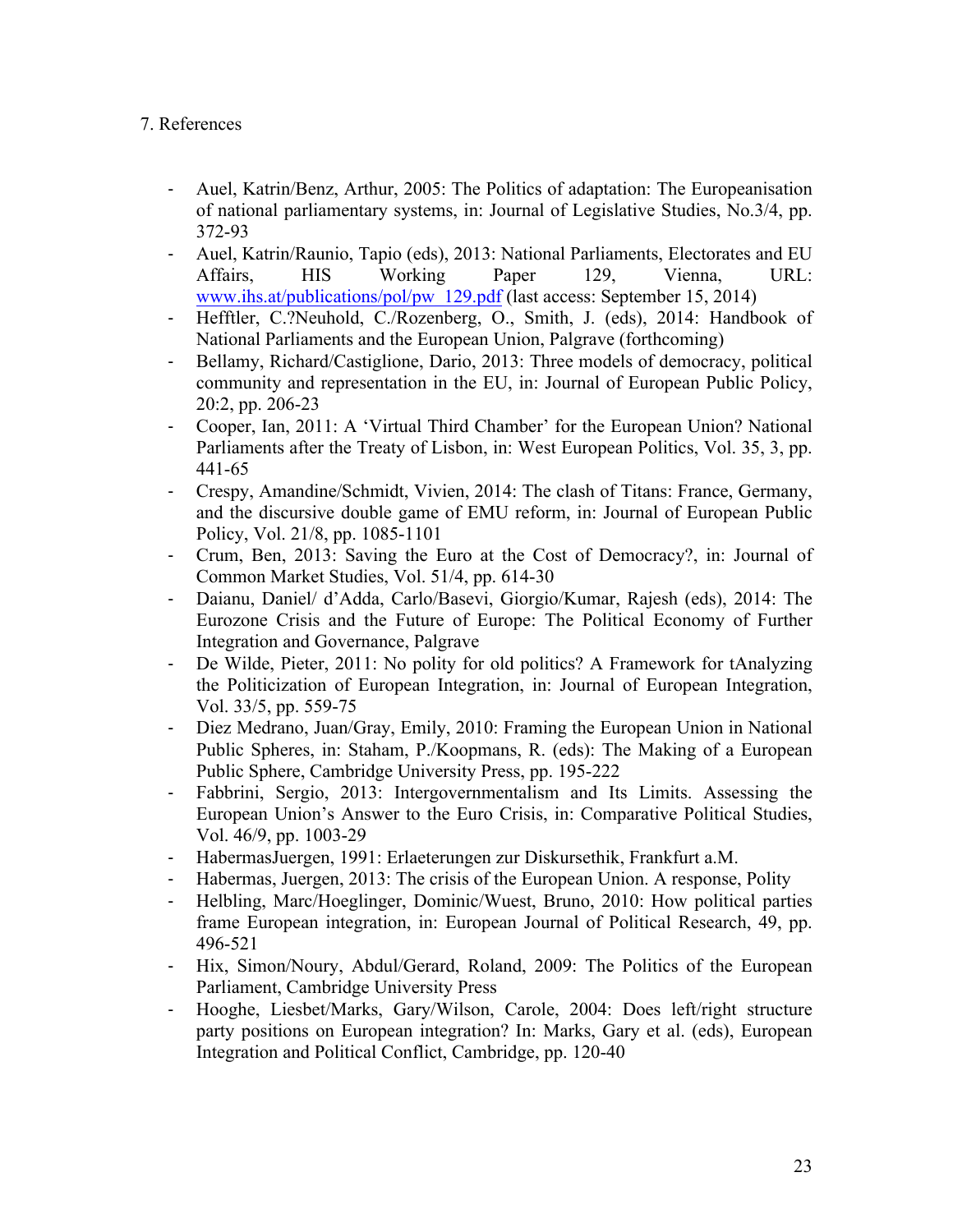- Koopmans, Ruud/Statham, Paul, 2010: Theoretical Framework, Research Design, and Methods, in: Statham, Paul/Koopmans, Ruud (eds): The Making of a European Public Sphere, Cambridge, pp. 34-62
- Kroeger, Sandra/Friedrich, Dawid (eds), 2012: The Challenge of Democratic representation in the European Union, Palgrave
- Laursen, Finn (ed.), 2014: The Eu and the Eurozone Crisis: Policy Challenges and Strategic Choices, Ashgate
- Maatsch, Aleksandra, 2014: Are we all austerians now? An analysis of national parliamentary parties' positioning on anti-crisis measures in the Eurozone, in: Journal of European Public Policy, 21/1, pp. 96-115
- Mueller, Jan-Werner, 2010: The Promise of 'Demoi-Cracy': Democracy, Diversity. And Domination in the European Public Order, in: Neyer, Juergen/Wiener, Antje (eds): Political Theory of the European Union, Oxford University Press, pp. 187-204
- Raunio, Tapio, 2009: National Parliaments and European Integration: What we know and Agenda for Future Research, in: Journal of Legislative Studies, Vol. 15/4, pp. 317-34
- Raunio, Tapio, 2011: The Gatekeepers of European Integration? The Functions of National Parliaments in the EU Political System, in: Journal of European Integration, Vol. 33/3, pp. 303-21
- Schmidt, Vivien, 2013: European Member States Elites Diverging Visions of the European Union: Diverging Differently since the Economic Crisis and the Libyan Intervention?, in: Journal of European Integration, Vol. 34/2, pp. 169-90
- Schmidt, Vivien, 2009: Democracy in Europe. The EU and National Polities, Oxford University Press
- Sjursen 2002
- Sjursen 2009
- Statham, Paul/Koopmans, Ruud/Tresch, Anke/Firmstone, Julie, 2010: Political Party Contestation: Emerging Euroscepticism or a Normalization of Eurocriticism?, in: Statham, Paul/Koopmans, Ruud (eds): The Making of a European Public Sphere, Cambridge University Press, pp. 245-76
- Statham, Paul/Trenz, Hansjoerg, 2013: The Politicization of Europe: Contesting the Constitution in the Mass Media, Routledge
- Wendler 2014a: End of consensus? The European leadership discourse of the second Merkel government during the Eurozone crisis and its contestation in dbeates of the Bundestag (2009-13), in: German Politics, forthcoming (invited contribution for a special issue, publication pre-approved)
- Wendler 2014b: Debating Europe in National Parliaments: Justification and Political Polarization in Debates on the EU in Austria, France, Germany and the UK, OPAL Online Working Paper No 17/2004, URL: http: http://www.opaleurope.org/tmp/Opal%20Online%20Paper/17%20(new).pdf (last access: September 15, 2014)
- Wendler 2014c: Justification and Political Polarization in national parliamentary debates on EU Treaty Reform, in: Journal of European Public Policy, Vol. 21/4, pp. 549-67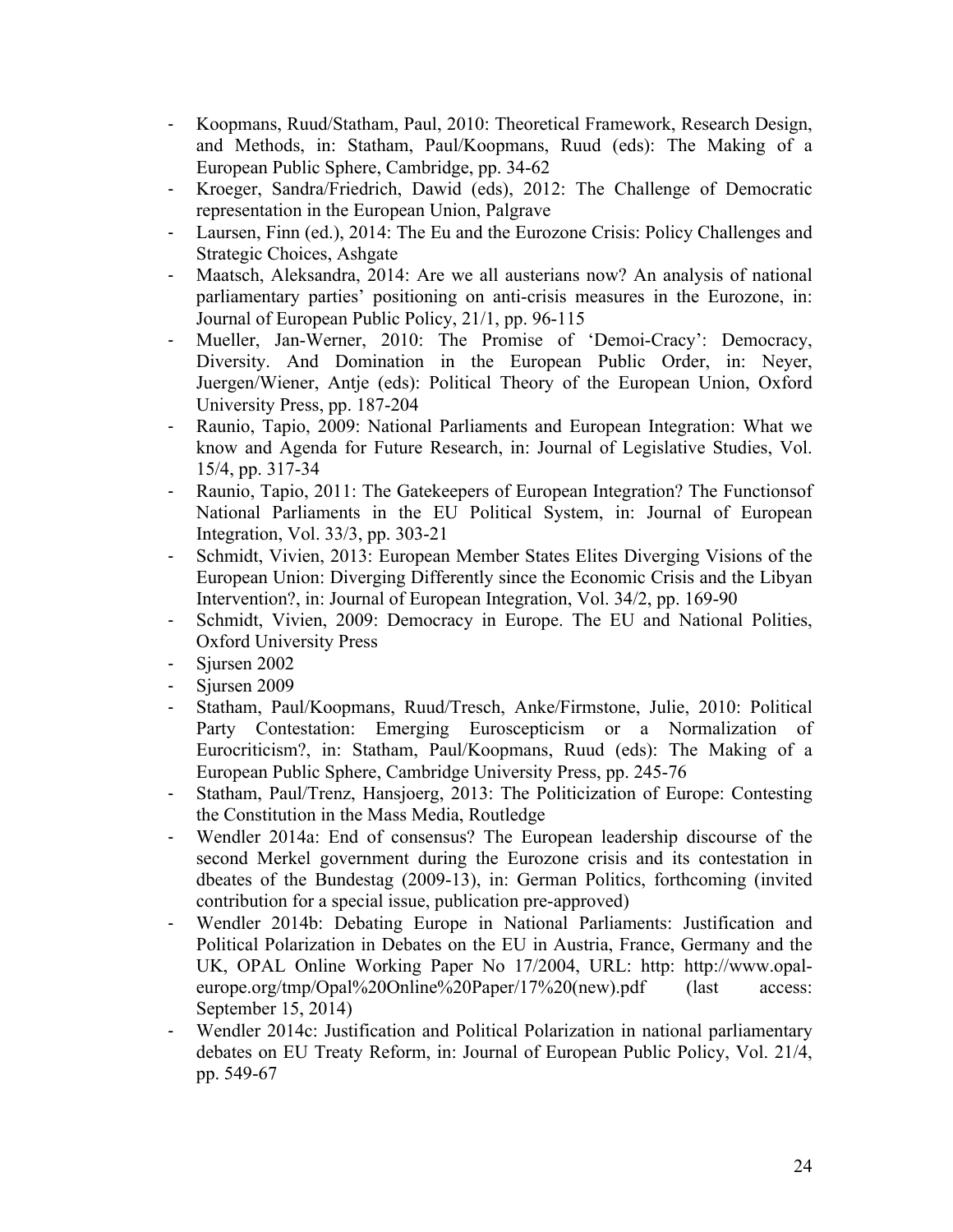|                             |                                                                                                                                                                                                                                                                                                                                                                                                                                                                                                                                                                                                                                                                                           | Š                                                                                                                                                                                                                                                                                                                                                                                                                                                                                                                                                                                                                                                                                                                        |
|-----------------------------|-------------------------------------------------------------------------------------------------------------------------------------------------------------------------------------------------------------------------------------------------------------------------------------------------------------------------------------------------------------------------------------------------------------------------------------------------------------------------------------------------------------------------------------------------------------------------------------------------------------------------------------------------------------------------------------------|--------------------------------------------------------------------------------------------------------------------------------------------------------------------------------------------------------------------------------------------------------------------------------------------------------------------------------------------------------------------------------------------------------------------------------------------------------------------------------------------------------------------------------------------------------------------------------------------------------------------------------------------------------------------------------------------------------------------------|
|                             | Positive / affirmative arguments                                                                                                                                                                                                                                                                                                                                                                                                                                                                                                                                                                                                                                                          | Negative / critical arguments                                                                                                                                                                                                                                                                                                                                                                                                                                                                                                                                                                                                                                                                                            |
| Resource-based<br>arguments | ER+1: Containment of economic risks through crisis management: 307<br>ER+2: Safeguarding of national economic and financial interests: 187<br>r institutional reform of EMU: 91<br>PR+1: Crisis as opportunity for<br>(83/24/78/122)<br>(36/78/67/6)<br>(49/0/28/14)                                                                                                                                                                                                                                                                                                                                                                                                                      | PR-2: Insufficiency of measures to resolve Eurozone crisis: 88<br>ER-1: Economic arguments against EMU: 125 (0/92/32/1)<br>PR-1: Criticism of government leadership in EU crisis<br>ER-2: Economic and financial losses through crisis<br>management: 117 (66/25/26/0)<br>management: 126 (0/46/60/20)<br>(27/0/17/44)                                                                                                                                                                                                                                                                                                                                                                                                   |
| Norms-based<br>arguments    | MS+1: Responsibility assumed by governments in crisis management 63<br>MS+2: Reciprocity of solidarity and efforts for reform (ie, conditionality as fair principle: 73 (48/0/14/11)<br>SV+1: Endorsement of stability as core principle of crisis management:<br>SV+2: Principled support for Euro as a symbol of supranationalism 53<br>CI+1: Resonance of crisis management with core values of domestic<br>SV+3: Crisis management reflects right principles of economic<br>MS+3: Fairness of decision-making in resolution of crisis 68<br>economic order: 65 (47/0/18/0)<br>governance: 171<br>(154/16/52/16)<br>(22/2/10/29)<br>(44/0/12/12)<br>(47/0/48/76)<br>(14/9/8/22)<br>238 | MS-4: Unfair distribution of burdens between public and private<br>SV-2: Criticism of degree of economic regulation enacted by<br>SV-3: Rejection of supranational integration: 47 (0/36/11/0)<br>MS-3: Democratic deficits of decision-making during crisis<br>MS-1: Lack of responsibility of government action towards<br>MS-5: Political corruption of governments in resolution of<br>MS-2: Questionable legal base of crisis management: 30<br>SV-1: Rejection of stability / austerity paradigm 198<br>sector (taxpayers/banks): 105 (60/0/29/16)<br>management: 77 (28/7/9/33)<br>EU: 106 (55/5/21/25)<br>entire Eurozone: 60<br>Eurozone crisis: 46<br>(83/0/22/93)<br>(12/14/0/4)<br>(34/0/19/7)<br>(0/7/38/1) |
|                             | Eurozone crisis Argument count: EU4 (BT/HoC/NR/AN)<br>Table 1: Key arguments in the debate on the 1                                                                                                                                                                                                                                                                                                                                                                                                                                                                                                                                                                                       |                                                                                                                                                                                                                                                                                                                                                                                                                                                                                                                                                                                                                                                                                                                          |

Text